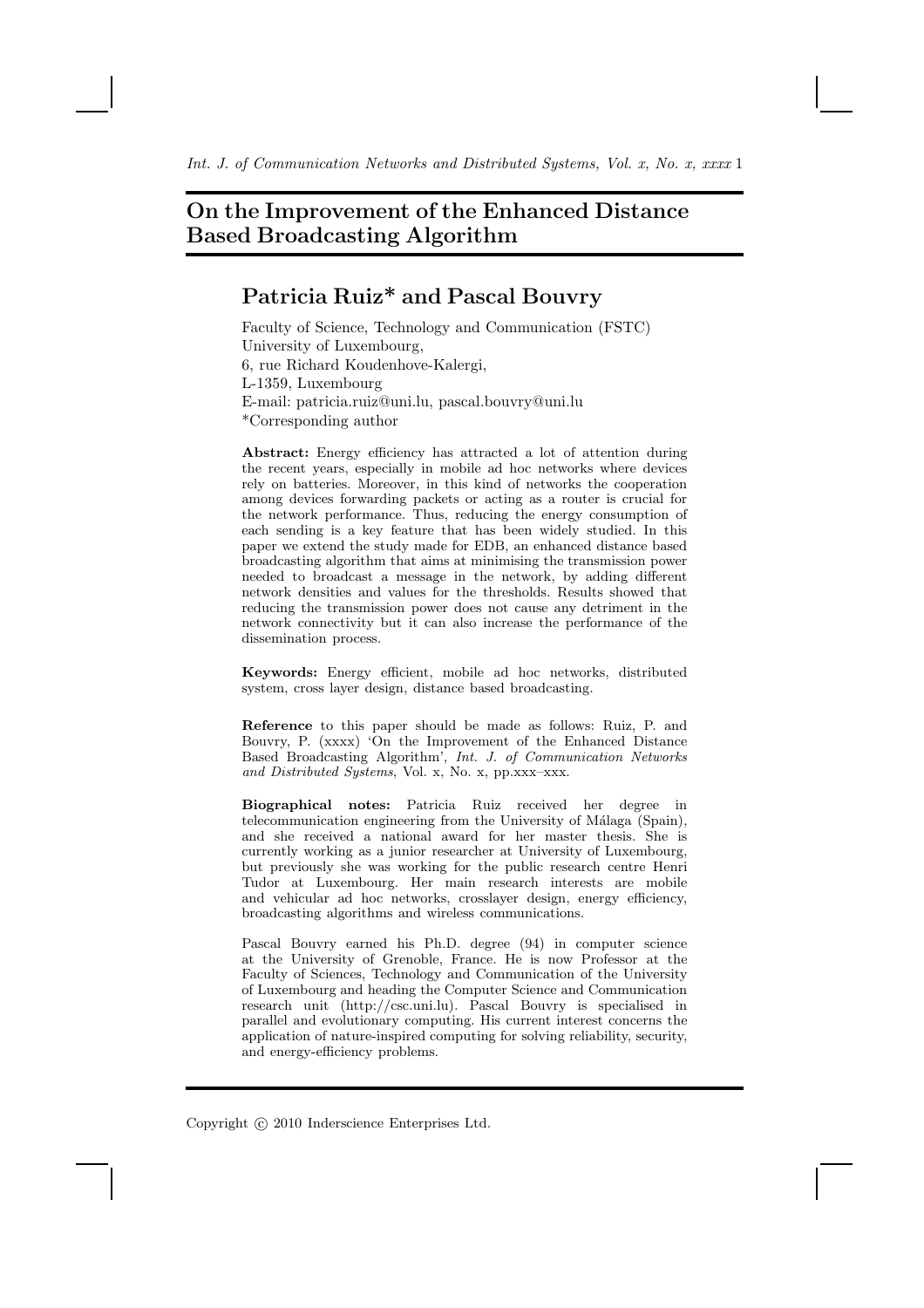## 1 Introduction

Communicating mobile devices using wireless technology at any time and any moment without the need of a previous existing infrastructure is attracting the attention of the research community. This kind of networks is called mobile ad hoc networks, MANETs hereinafter. In order to be able to deliver a message to a node outside the transmission range, each node must act also as a router. These networks have many challenging aspects like the appearance and disappearance of devices due to the limited transmission range, the battery life, the mobility of devices, obstacles in the environment, the network partitioning, etc. All these undesirable behaviours are being tackled by many researchers.

As we said before, MANETs are composed of portable devices that move, and that rely on batteries. The energy consumption is, therefore, a key feature in this kind of networks because when devices run out of battery, the number of nodes in the network decreases and the number of partitions increases reducing the capabilities of the network. This topic has been extensively addressed in the literature, some examples are the ones presented by X. Li. (2003); J. Gomez and A.T. Campbell (2007); M. Cagali et al. (2002, 2005); W. Liang et al. (2009).

The intrinsic broadcast nature of wireless networks makes broadcasting one of the most suitable algorithms for neighbour discovery, routing, etc. Moreover, broadcasting is considered as one of the basis for many high level applications and even other protocols assume the existence of a broadcast service. That is the reason why many researchers try to optimise these algorithms by maximising the number of nodes reached and minimising both the network and device resources as it was done by E. Alba and B. Dorronsoro (2008).

During the dissemination of a message the broadcast storm problem presented in S. Y. Ni et al. (1999) may occur. Many different techniques for minimising these effects like the probabilistic, the counter based, distance based, location based and cluster based schemes, have been proposed by S. Y. Ni et al. (1999). All these approaches try to minimise the number of forwarding nodes in the dissemination process. In this work, we focus on one of these approaches: the distance based (DB), that limits the number of rebroadcast in terms of the distance. Indeed, we make a more detailed study of the enhanced distance based broadcasting algorithm presented by P. Ruiz and P. Bouvry (2010) (EDB hereinafter), considering more network densities, and different values for the thresholds.

This paper is an extension of the one proposed by P. Ruiz and P. Bouvry (2010), therefore the contributions are: (1) adding energy efficiency features to the distance based approach by reducing the transmission range of the forwarding nodes, (2) analysing the influence that reducing the transmission power has over the network performance in terms of the number of collisions, (3) making an intensive study on the effect that changing the technique used for setting the delay has on the behaviour of the algorithm and, finally (4) studying in depth the values for the thresholds.

The remainder of this paper is organised as follows. Next Sect. presents a small state of the art in the topic. Section 3 presents the original distance based broadcasting algorithm, and the improvements added to it are explained in Sect. 4. The parameters used for the simulations and the results obtained are shown in Sect. 5 and Sect. 6, respectively. Finally, Sect. 7 concludes the paper.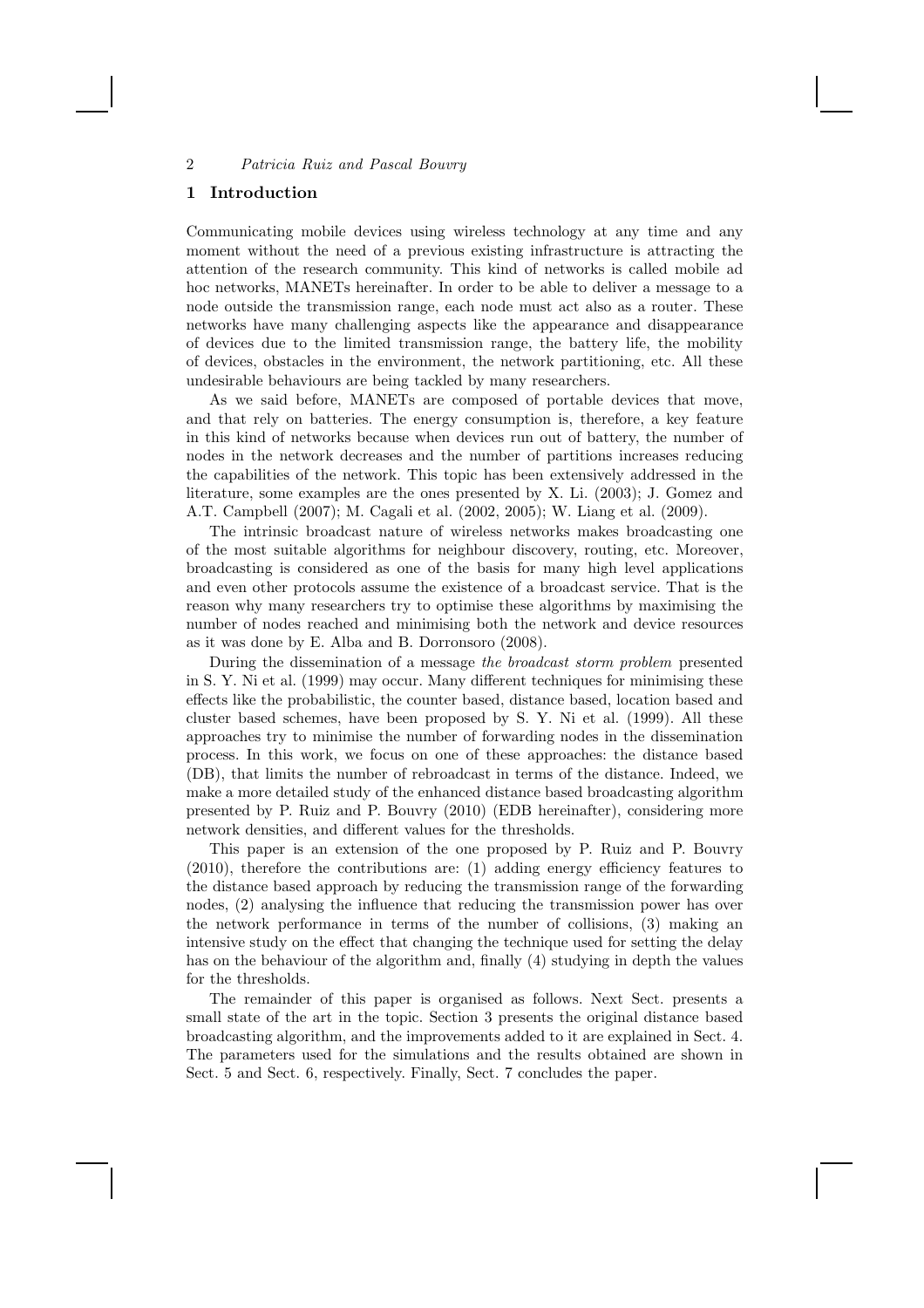#### On the Improvement of EDB 3

# 2 Related Work

In this work we are considering an algorithm of the state of the art: the distance based approach (DB) presented by S. Y. Ni et al. (1999). It is possible to find different proposals in the literature, such as D. Liarokapis et al. (2009), where authors designed a distance based broadcasting protocol that does not exchange any hello messages. Moreover, the transmission range varies according to the number of retransmissions heard of the same packet.

In C. Zhi-yan et al. (2007) an improved version of DB is presented adding counter based features to the border-aware scheme. It also considers the remaining energy of the nodes.

As we mentioned before, the energy consumption in mobile ad hoc networks is a hot topic, since devices can run out of battery provoking the network degradation. Some of the solutions that have been proposed for saving energy in broadcasting algorithms dealing with ad hoc networks are mentioned below.

J. Gomez and A.T. Campbell (2007) showed that a variable transmission range can outperform a common range transmission approach in terms of power saving, increasing as well the capacity of the network. They also claim that there is an optimum setting for the transmission range, not necessarily minimum, which maximises the capacity available of the nodes in presence of mobility.

X. Chen et al. (2003) proposed an algorithm where nodes exchange information in the beacons in order to know the transmission power needed to reach the two hop neighbours. The source node examines whether it is worth or not to exclude the furthest node from the one hop neighbourhood and reduce the transmission range to reach the new furthest neighbour.

An approach to estimate the local density using an analytical model is used in X. Li. (2003) to set the transmission range according to this estimation.

Extensive studies on energy efficient algorithms for finding the minimumenergy broadcast tree (MEBT) have been proposed like M. Cagali et al. (2002, 2005), and also in W. Liang et al. (2009) where a shared multicast tree built in a distributed fashion with minimum energy is presented. The transmission power is either fixed or adjustable.

In S. L. Wu et al. (2002) each node continuously monitors, records and updates the transmission power level it needs to reach all its neighbours by overhearing all messages, even the ones that are not intended for it. This is not a broadcasting approach, so when sending a message, the source node will use the power needed to reach the intended neighbour (via unicast).

P. Ruiz and P. Bouvry (2010) proposed an enhanced distance based broadcasting algorithm, that not only considerably reduces the number of collisions but also reduces the energy consumption in the broadcast process without degrading the network connectivity.

In vehicular ad hoc networks it is also a tendency to adjust the transmission range used. In H. Reumerman and M. Runi (2005) nodes exchange periodically beacons containing information about the path loss. Neighbours are sorted according to the average path loss and when a broadcast message is received, the node checks the transmission power necessary to reach a targeted number of nodes.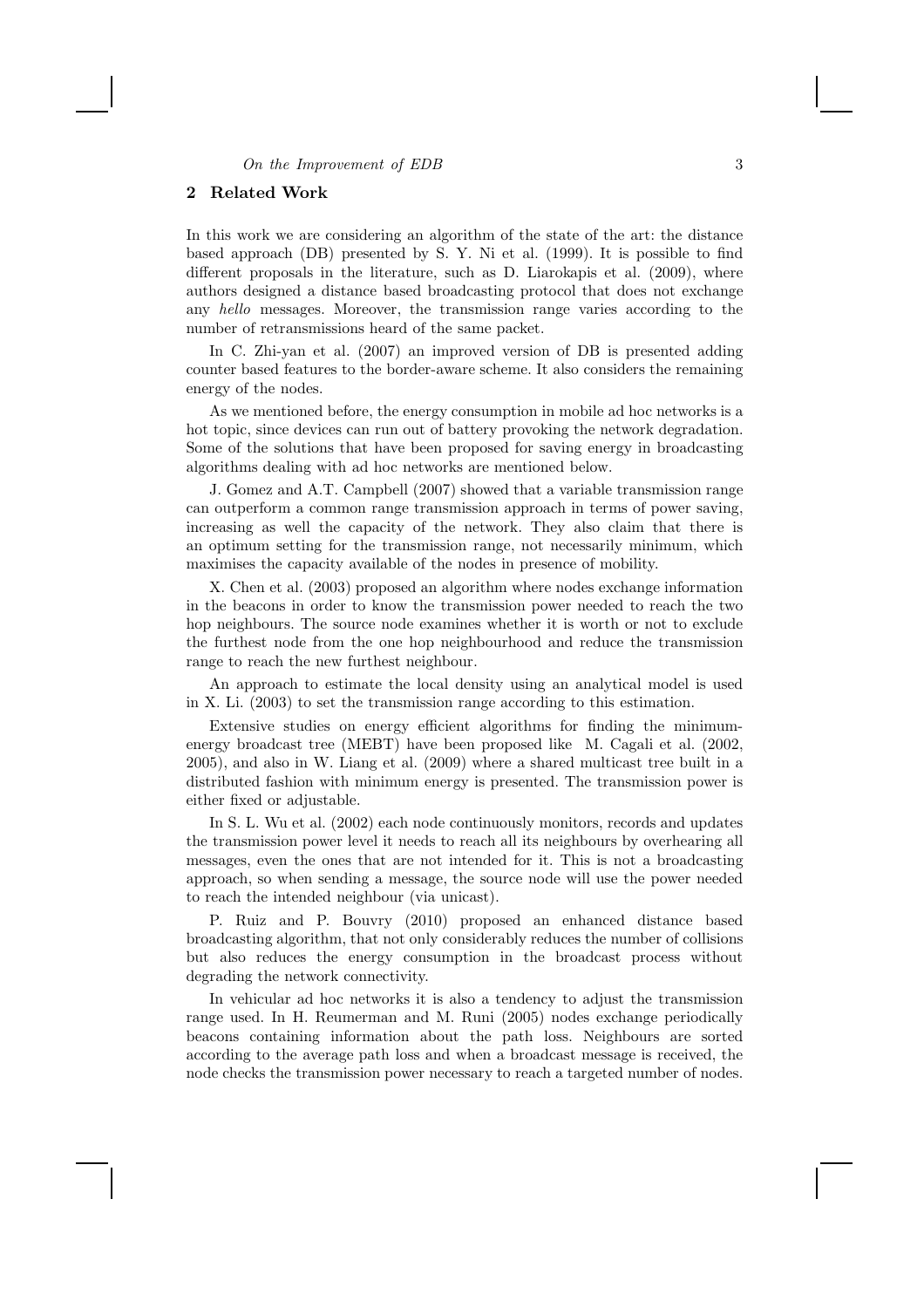## 3 Distance Based Broadcasting Algorithm, DB

As we explained before, DB is one of the different schemes proposed by S. Y. Ni et al. (1999) for minimising the effects of the broadcast storm problem when disseminating information in wireless networks. The protocol needs to know the distance between the source node and the receiver (they do not specify how to obtain this metric). The idea is that a node receiving a broadcast message for the first time will compute the distance to the source node. If this distance is short, forwarding the message does not significantly add to the coverage, thus, the message is not rebroadcast. This is shown in Figure 1.



Figure 1 The additional coverage provided to the broadcasting process.

As stated in S. Y. Ni et al. (1999) the distance from source node to the receiver is clearly related to the additional coverage obtained in case of forwarding, so it can be used as a metric. Only nodes that are separated at least a minimum distance from the source node resend the message. This minimum distance is a predefined threshold, D. Moreover, the protocol includes a delay before forwarding a received message, and if the same message is heard more than once (during this waiting time), the delay is cancelled, the distance between the current node and the new sender is calculated and if it is higher than D, the message is resent.

The behaviour of the algorithm is represented in Figure 2. Considering node A broadcasts a message m, nodes B and C do not resend m because the distance from those nodes to  $A$  is smaller than  $D$ . Nodes  $E$ ,  $F$  and  $G$  wait for a random number of slots. If node  $F$  finishes the waiting time first, it forwards the message and, thus, node  $E$  hears it and calculates the distance to node  $F$ . As the distance between  $E$  and  $F$  is smaller than  $D$ , node  $E$  drops the packet. The pseudocode of the protocol is shown in Algorithm 1.

# 4 Enhanced Distance Based Broadcasting Algorithm, EDB

## 4.1 Implementation

As we said before, when it is necessary to calculate the distance between a source and a destination, the most common technique is either assuming a GPS service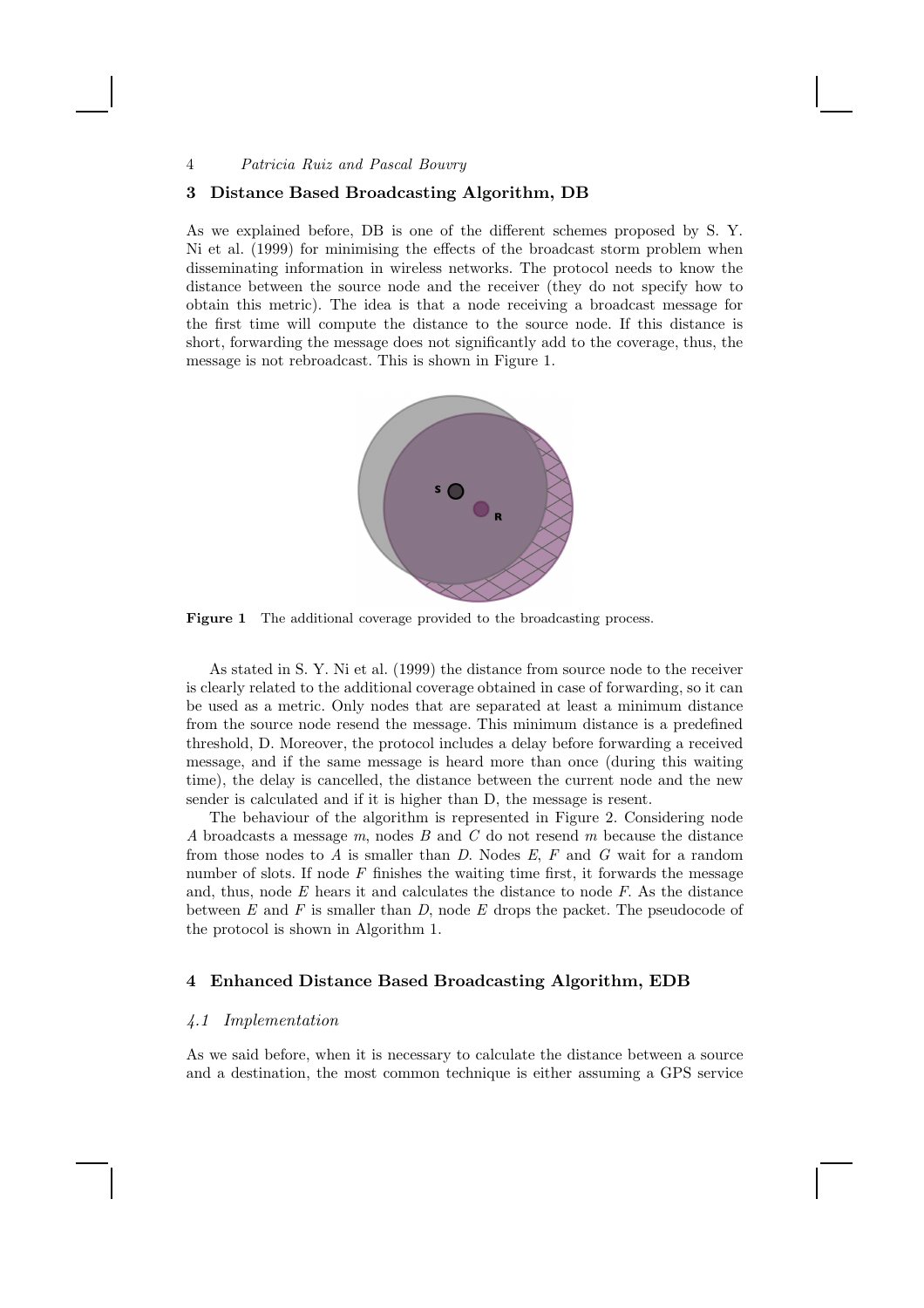$\emph{On the Improvement of EDB}$  5



Figure 2 Mechanism of the distance based broadcasting protocol (DB).

#### Algorithm 1 Pseudocode of DB.

Data: m: the incoming broadcast message. **Data:**  $r$ : the node receiving broadcast message. Data:  $s$ : the node that sent  $m$ . Data:  $d$ : the distance between  $r$  and  $s$ . Data:  $dmin$ : the minimum distance between  $r$  and any  $s$ . Data: D: the distance threshold. 1: if m is received for the first time then<br>2: calculate d 2: calculate  $d$ <br>3: update  $dm$ 3: update  $dmin$ ;<br>4: **if**  $dmin < I$ 4: if  $dmin < D$  then<br>5:  $r \rightarrow drop$  message 5:  $r \rightarrow$  drop message  $m$ ;<br>6: **else** 6: else<br>7: w<br>8: w wait random number of slots; 8: waiting  $=$  true;<br>9: **end if** end if 10: else if waiting then<br>11: calculate  $d$ 11: calculate  $d$ <br>12: resume wai 12: resume waiting<br>13: waiting = false 13: waiting = false;<br>14: **if**  $d < dimin$  then 15: update  $dmin$ ;<br>16: end if end if 17: if  $dmin < D$  then<br>18:  $r \rightarrow drop$  message 18:  $r \rightarrow \text{drop message } m;$ <br>19: end if end if 20: end if 21: transmit m

or considering the signal strength. In this work, we do not assume that all devices in our network must provide a GPS service. Therefore, we use the signal strength of the received packets to estimate how far two nodes are.

There are some approaches where a propagation path loss model for the channel is selected and the distance between the nodes according to this model is estimated. C. Zhi-yan et al. (2007) considered free space propagation model, and used that equation to calculate the distance thanks to the reception power (assuming all devices use the same transmission power).

In this work, we are not assuming any concrete propagation path loss model. The received power is related to the distance, although we are not interested in the distance itself but in the energy lost during the transmission. Considering this,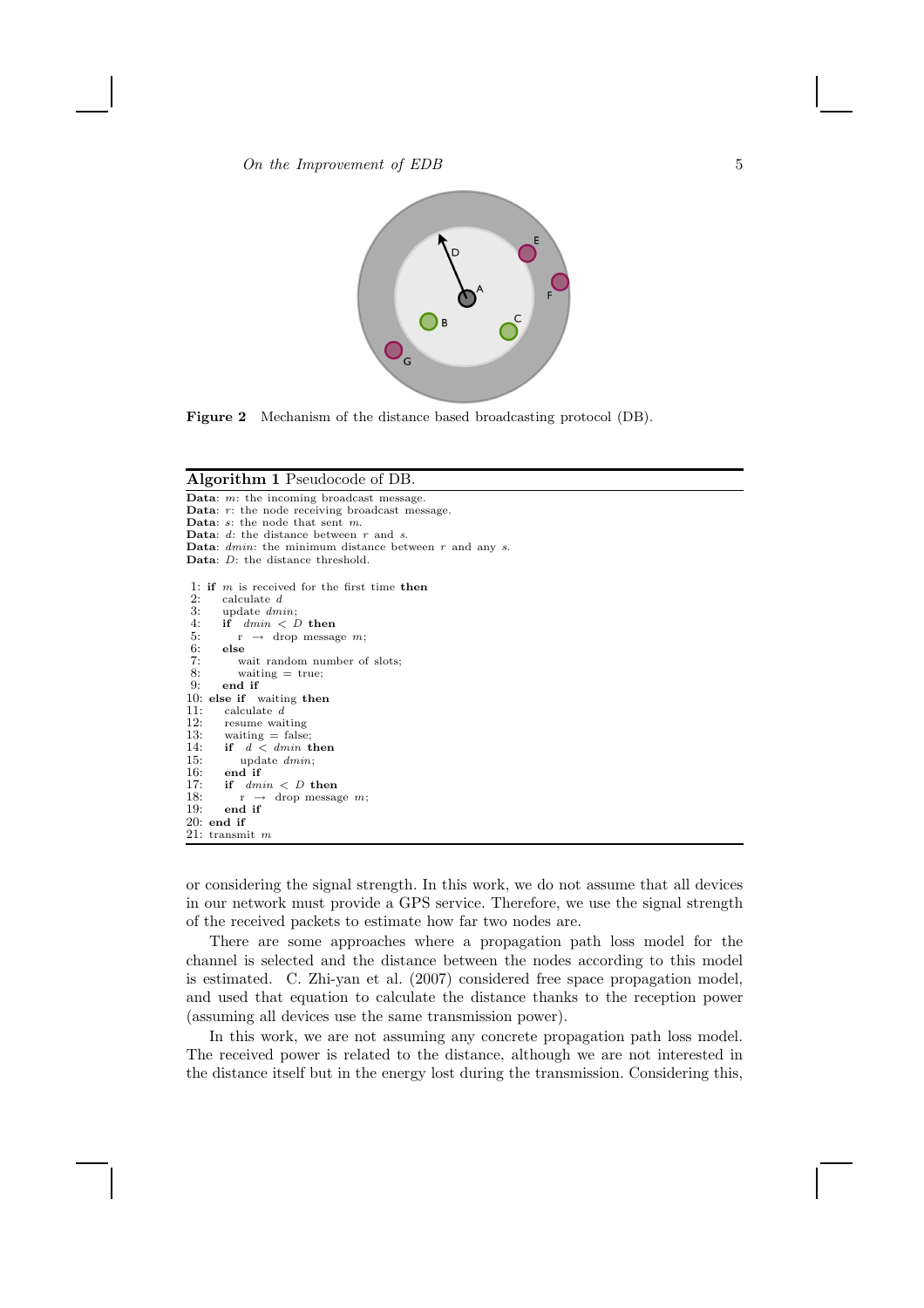a device close to the source node but with some buildings around (weakening the signal), will forward the message contributing to the process in an area where the dissemination of the message is not easy. Using this implementation we are also aware of the non perfect shape (generally considered as a disk) of the transmission range, that generally depends on the environment.

So for us, the threshold  $D$  is not in terms of distance (meters) but power (dBm). In our implementation, we called it borders Threshold as it defines the nodes that are considered to be far from the source and therefore close to the border of the transmission range. The value we are using for this parameter is -90 dBm. This value was experimentally chosen and represents one third of the total transmission range. We also consider a node is not able to decode a received packet if the reception power is lower than  $-95$  dBm, this is called the end Threshold. Therefore, all nodes receiving a message whose reception energy varies from [-95, -90] dBm are candidates of forwarding the broadcast message.

Every device sends a hello message (or beacon) to alert devices within a close area about their presence. A device receiving these beacons is able to keep track of all neighbours around. We assume that all devices send the beacons with the same transmission power (default transmission power, 16.02dBm).

We are considering here a crosslayer design where the physical layer informs the upper layers about the received signal strength of each beacon and message received. In this situation, the algorithm is able to take decisions depending on this value. When a broadcast message is sent, the receiver will check the reception power, if it is below the *borders* Threshold  $(-90 \text{ dBm})$ , it will consider itself as a border node (locate in the forwarding area and thus, candidate for resending the message) and thus, it will set the delay.

### 4.2 Enhancements

As we are dealing with ad hoc networks where devices depend on battery (energy consumption is a critical aspect), we are interested in saving energy in order to extend the lifetime of the devices. One of the new features added to DB is reducing the transmission power, thus energy used. Moreover, we also consider and analyse different settings for the delay established when a message is received.

## 4.2.1 Reducing transmission power

In any wireless transmission, as the electromagnetic wave propagates through the space, the power of the signal suffers from path loss attenuation causing a reduction in the signal strength. The relation between the transmitted power and the power finally received at the destination directly depends on the loss suffered during the transmission. Equation 1 represents the relation in terms of dB.

$$
received Power = transmitted Power - loss \tag{1}
$$

If we assume that all nodes send the hello message with the same transmission power (16.02 dBm), a node receiving a beacon will be able to estimate the loss that packet suffered during its transmission, using the reception power detected at the physical layer.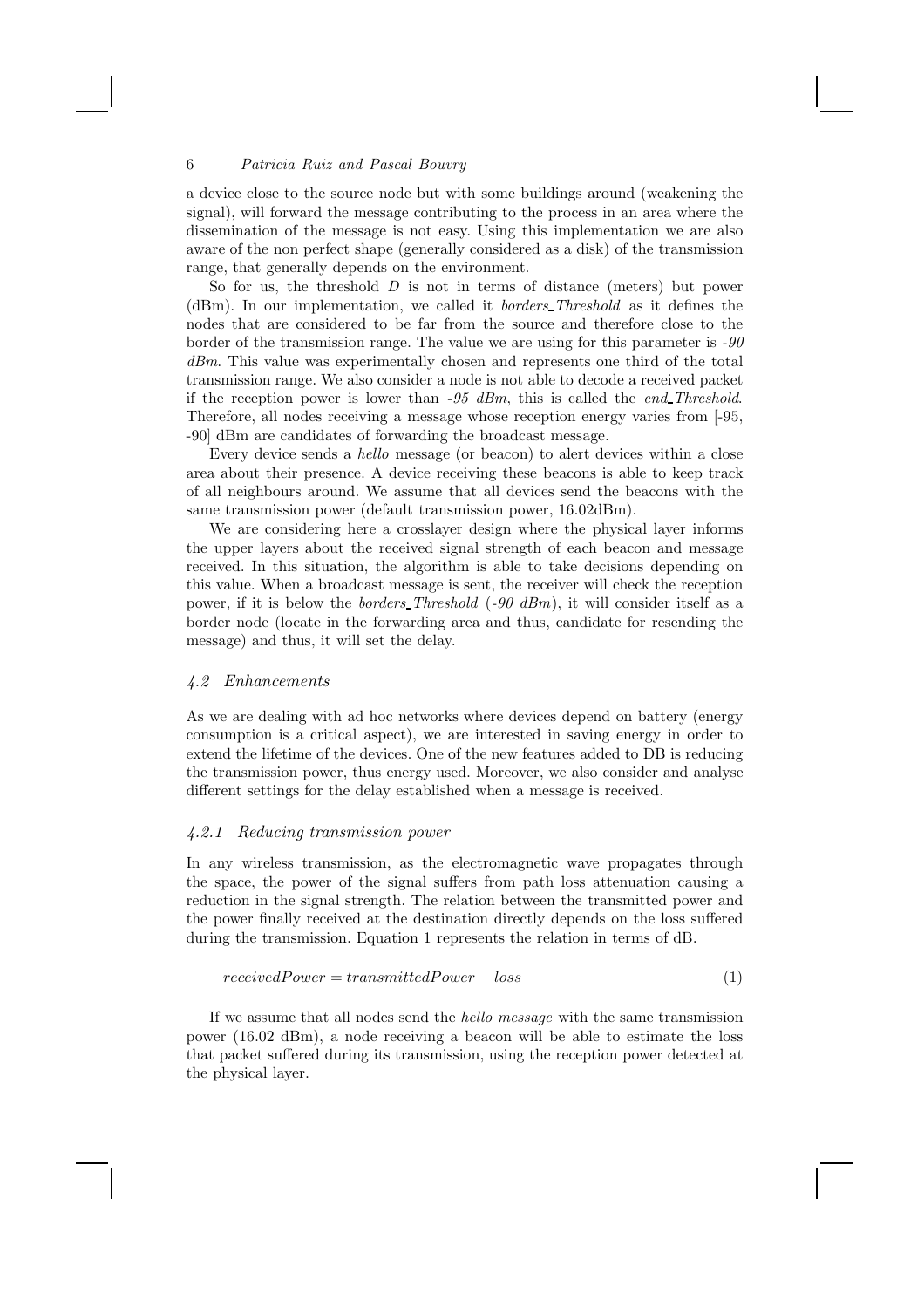## $\mathcal{O}_n$  the Improvement of EDB 7

Every node keeps and updates the reception power of each of its neighbours in a list, so that, when a device wants to send a broadcast message, it will be able to estimate the loss the packet will suffer (we assume a packet traversing in a direction will experiment the same loss as another traversing in the opposite direction).

If a node can estimate the loss the packet is going to suffer, it will be able to reduce its transmission power and use only the necessary one to get the furthest one hop neighbour. Thus, reducing the transmission power for sending the broadcast message provides some reduction in the energy consumption of the device, without degrading the performance of the broadcasting process since we do not consider loosing the connection with any neighbour.

When the loss the packet suffered due to the propagation is calculated, the node can estimate the transmission power needed to reach the furthest neighbour in the one hop neighbourhood. If we are reducing the transmission power, the furthest node is receiving the packet with the minimum possible reception power allowed to correctly decode the message. That means, its reception power should be the end Threshold. The new reduced transmission power can be calculated as shown in Equation 2.

#### $transmissionPower = loss + end\_Threshold$  (2)

Once the new transmission power is estimated, in terms of the reception energy stored using the beacons, it is necessary to consider that the devices do move and the information can be out of date since beacons are sent every 1 second. Therefore, we are considering a margin of error (*margin\_Forwarding*) that is added to the estimated transmission power. This value was experimentally chosen and was estimated considering the loss a packet at the border of the transmission range might suffer when the node moves for 1 second (as beacons are sent every second). Its value is 0.5 dBm. Therefore the new transmission power is shown in Equation 3.

## $new TransmissionPower = transmissionPower + margin\_Threshold$  (3)

From Equation 2 it is possible to estimate the maximum transmission power needed to reach the furthest neighbour in the one hop neighbourhood. If it is less than the default transmission power, we reduce it in order to save energy, as the extra energy used is useless. This is shown in Figure 3, where it is possible to see that all the one hop neighbours are close to the current neighbour. Therefore, reducing the transmission range from  $r$  to  $r'$  decreases the energy consumption with no detriment of the network connectivity or the broadcast performance.

Reducing the transmission power for sending broadcast messages not only improves the energy consumption in wireless networks but also reduces the interference level of devices in a close area.

There is a minimum amount of reception energy needed to decode the message, that minimum level is called the end Threshold. If the received signal strength is lower than this value, the device is not be able to recover the data transmitted. The problem is that this signal is still received and will be considered as noise, increasing the interference level of the device (see S. Basagni et al. (2004) for a detailed explanation).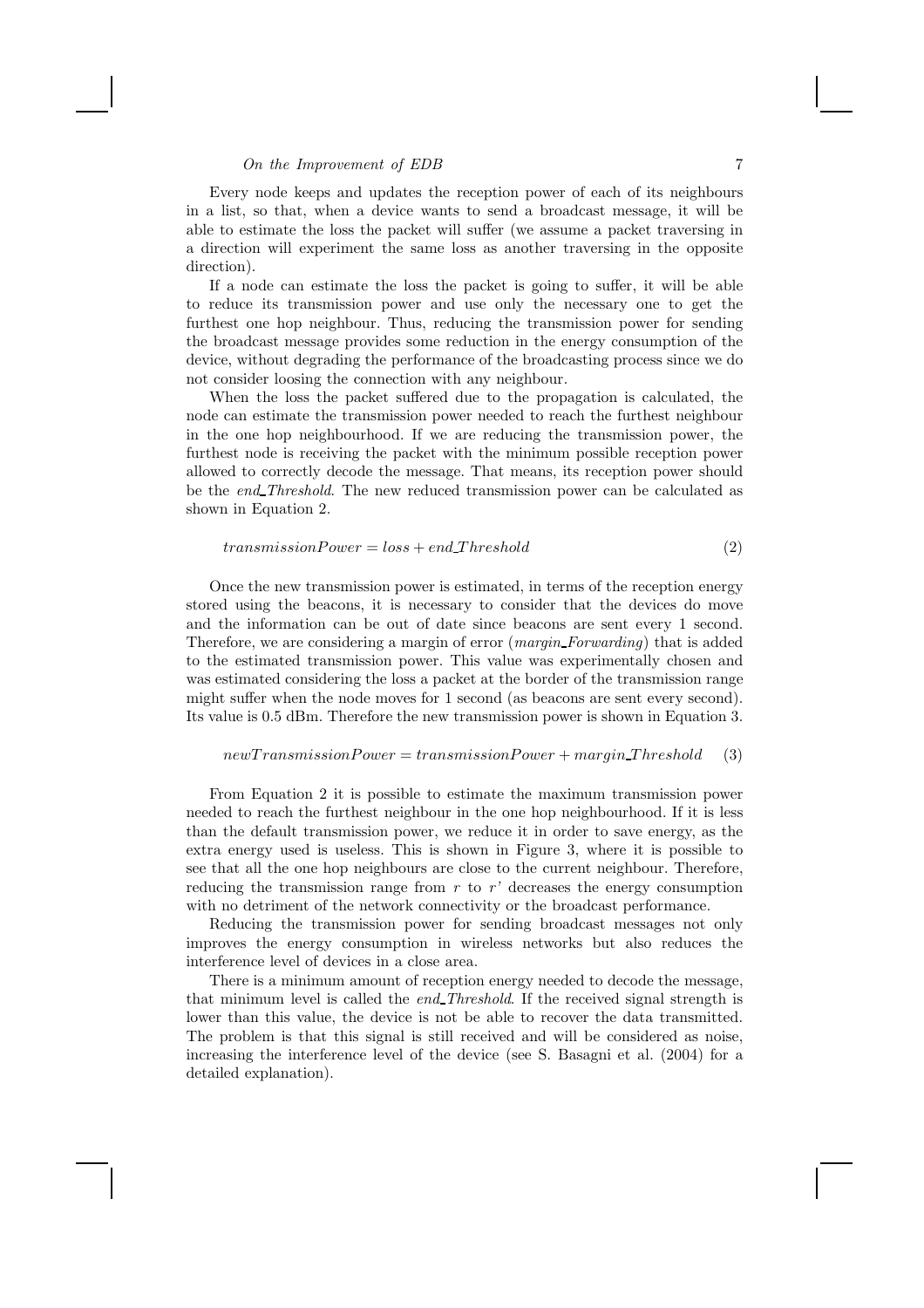

Figure 3 Reducing the transmission power (thus, the transmission range) of the node.

We can observe on the left side of Figure 4 that both nodes  $A$  and  $B$  use the default transmission range  $r$ . In this situation node  $C$  is not in range either with node A or B but it suffers from their interference. However, if both nodes A and B reduce their transmission range to the maximum needed  $(r')$  to reach the furthest node in the one hop neighbourhood, as it is shown on the right side of Figure 4, node C will not receive anything from A or B, and thus, the interference level will not affect C or at least it will be reduced.



Figure 4 Reducing the interference level.

According to V. Kawadia and P. Kumar. (2005), the transmission power affects many aspects of the network just as the transmission range, and thus, the connectivity of the network (the lower the power, the smaller the transmission range), the performance of the medium access, since it depends on the number of nodes within range, the capacity of the network, etc. The network connectivity in this case is not decreased, since nodes try to reduce the transmission power but considering all neighbours in range. Neither the contention for the medium access is, exactly for the same reason explained before. Also according to them, the capacity is increased as the transmission power level is reduced by decreasing the interference area (it is proportional to the square of the transmission range).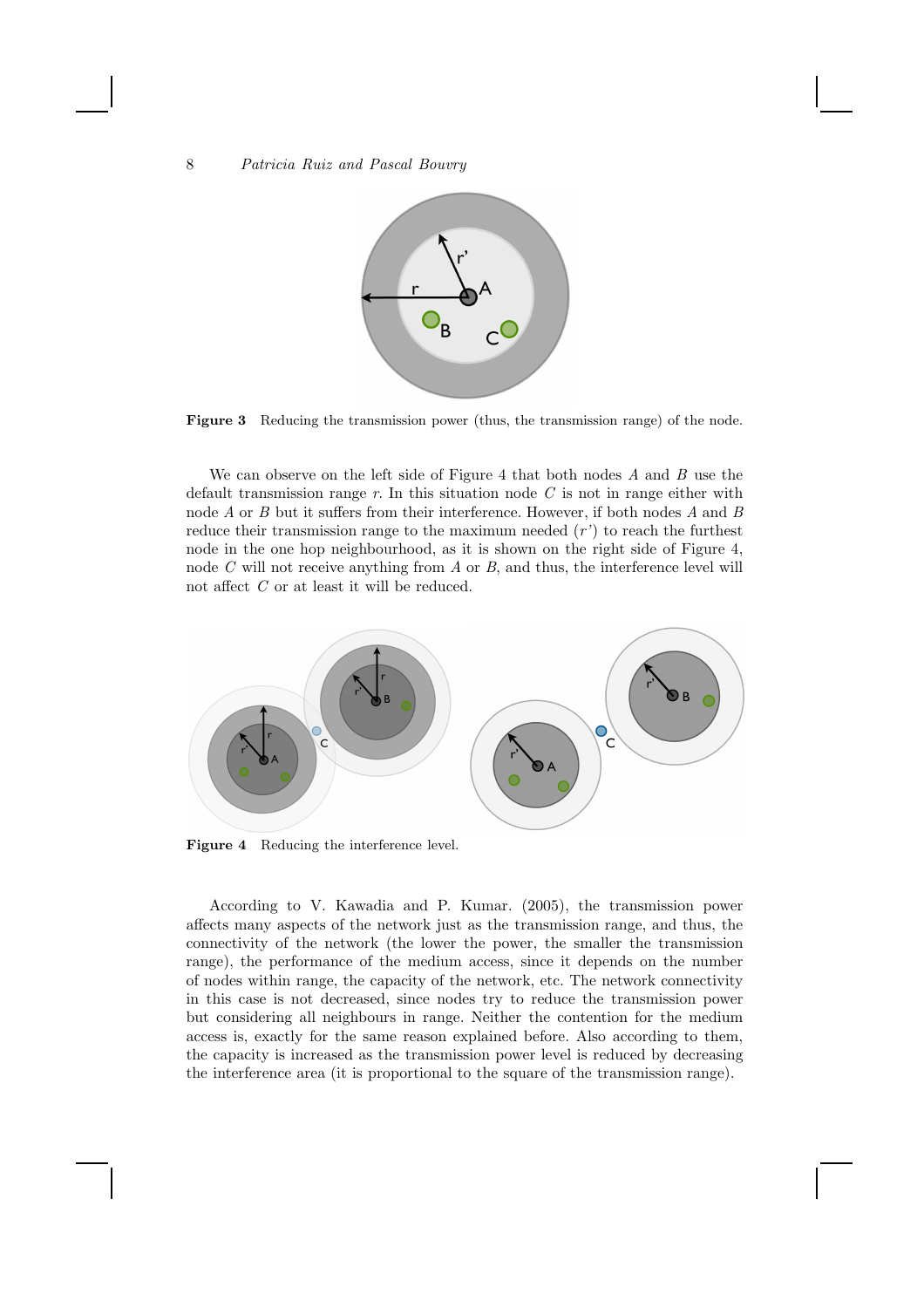## $\Omega$  the Improvement of EDB 9

Reducing the transmission power not only reduces the energy consumption of the device but also helps in the dissemination of the message when dealing with distance based broadcasting algorithms. In DB if the source node only has one neighbour and it is not located in the forwarding area the message is not rebroadcast, even if that node has many other neighbours around (as shown in Figure 5 B will not rebroadcast), thus, the dissemination process is stopped. A graphical explanation is provided next. On the one hand, we can see in Figure 5 that node  $B$  is not in the forwarding area of node  $A$ , therefore, the message is not forwarded and the dissemination is finished even if many nodes did not receive the message. On the other hand, if node A is reducing the transmission power so that the furthest neighbour  $(B)$  is reached, node B will be in the forwarding area, thus, it resends the message and the rest of nodes receive the message.



Figure 5 Advantage of reducing the transmission range.

## 4.2.2 Using different delay techniques

In the original implementation DB stops the random delay when a repeated message is heard. Then, if the distance from the new source node is smaller than the threshold D, the message is discarded and no retransmission is performed. Otherwise, the forwarding starts.

In our implementation, we consider keeping track of the received energy and continue the delay, instead of stopping the delay when a repeated message is heard. Once it is finished, the forwarding decision is taken according to the received signal strength of all the copies heard of the same message. In P. Ruiz and P. Bouvry (2010), it was proven that this mechanism highly reduce the number of collisions (the densest network studied was 700 devices).

In DB the delay is randomly chosen from a predefined interval. We also propose to adopt a similar scheme as the one presented by A. Benslimane et al. (2004) where the delay is fixed and inversely proportional to the distance between the receiver and the source node. In this situation, a node closer to the source will rebroadcast later than a node far from it.

In our work, we are studying the behaviour of two different techniques and we are comparing them to the original proposal of DB: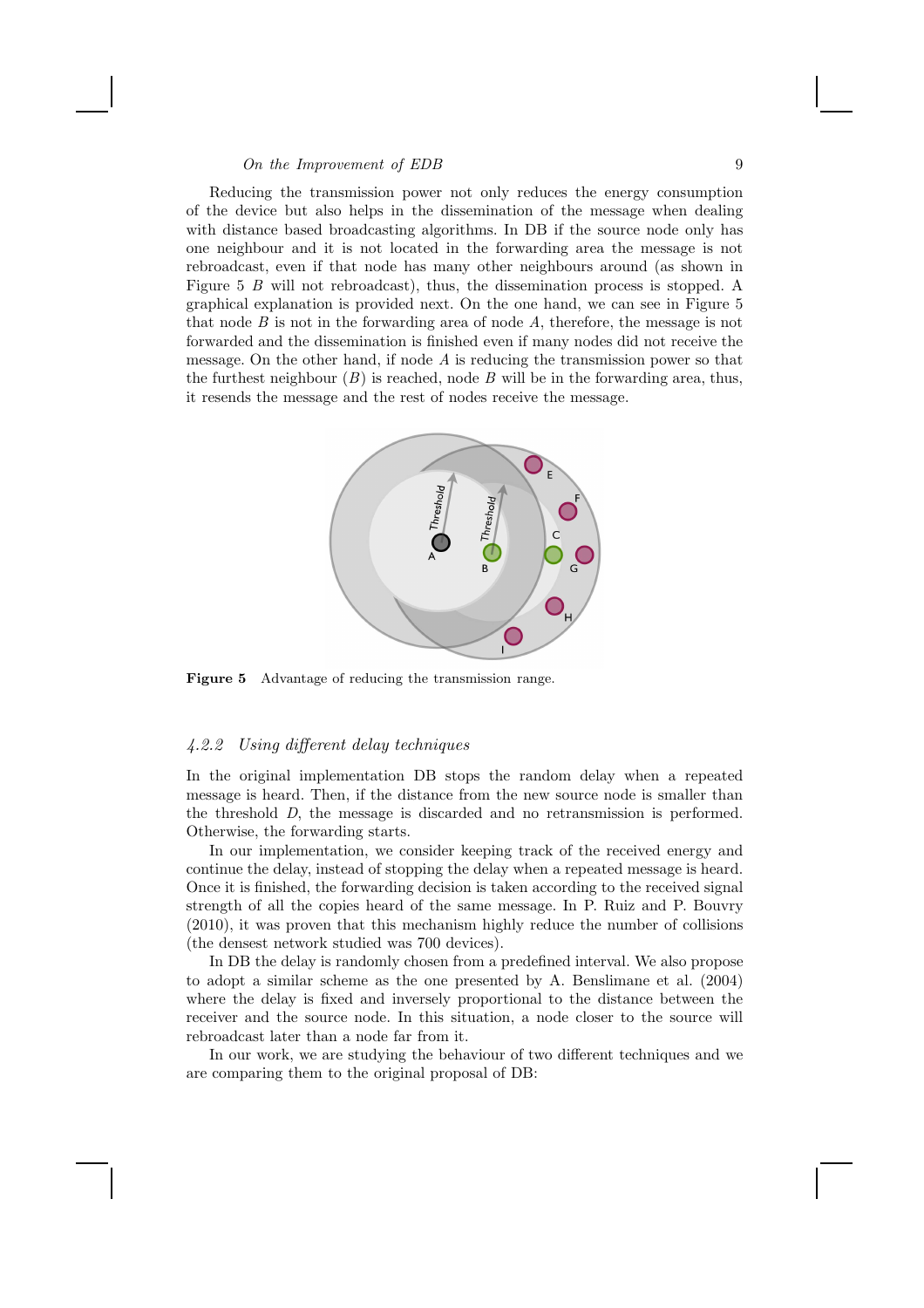1. the first proposal considers a fixed delay inversely proportional to the received power. The process for calculating the delay is shown in Equation 4:

$$
powerDelay = \frac{-1}{rxPower - borders\_Threshold - 1}
$$
\n(4)

In Equation 4, the procedure to calculate the delay in terms of the reception power is shown. If a node is setting a delay, it means, the node is a border node, otherwise the node is not considered a candidate to forward the message, and therefore, no delay is set. All border nodes receive the message with a reception power that can vary between the borders Threshold (-90)  $dBm$ ) and the end Threshold (-95 dBm). Therefore, considering Equation 4, we can check that the delay varies between 0.167 and 1 second. The higher reception power (closer neighbours), the longer the delay, and vice versa;

2. the second proposal considers a random delay chosen from an interval whose size also varies with the reception power. That is, the waiting time will be chosen between [0, powerDelay] calculated as in Equation 4.

We are comparing different techniques: (1)  $RandomDelay$ ; the delay is chosen randomly from the interval  $[0 1]$  s; (2) FixedDelay: the delay is fixed with the value powerDelay; and finally (3) PowerDelay: the delay is chosen randomly from the interval [0 powerDelay] s.

The pseudocode of the enhanced distance based broadcasting protocol proposed in this work is shown in Algorithm 2.

## 5 Simulations

We are using ns-3 simulator, proposed by M. Lacage et al. (2006), for experimentally evaluating the performance of the new features we are adding to the distance based broadcasting protocol. ns-3 is a discrete event simulator written in  $C++$  and with an optional Python scripting API. To validate the enhancements we are providing to the algorithm, we are comparing the original DB to EDB in terms of different parameters:

- the number of collisions due to the broadcasting process;
- the energy used per forwarding when reducing the transmission power of the source node;
- the coverage achieved by the broadcasting message;
- the network usage, in terms of the number of nodes forwarding the broadcast message.

Moreover, we also analyse the behaviour of EDB with different values of the thresholds in terms of:

- the energy used;
- the coverage achieved;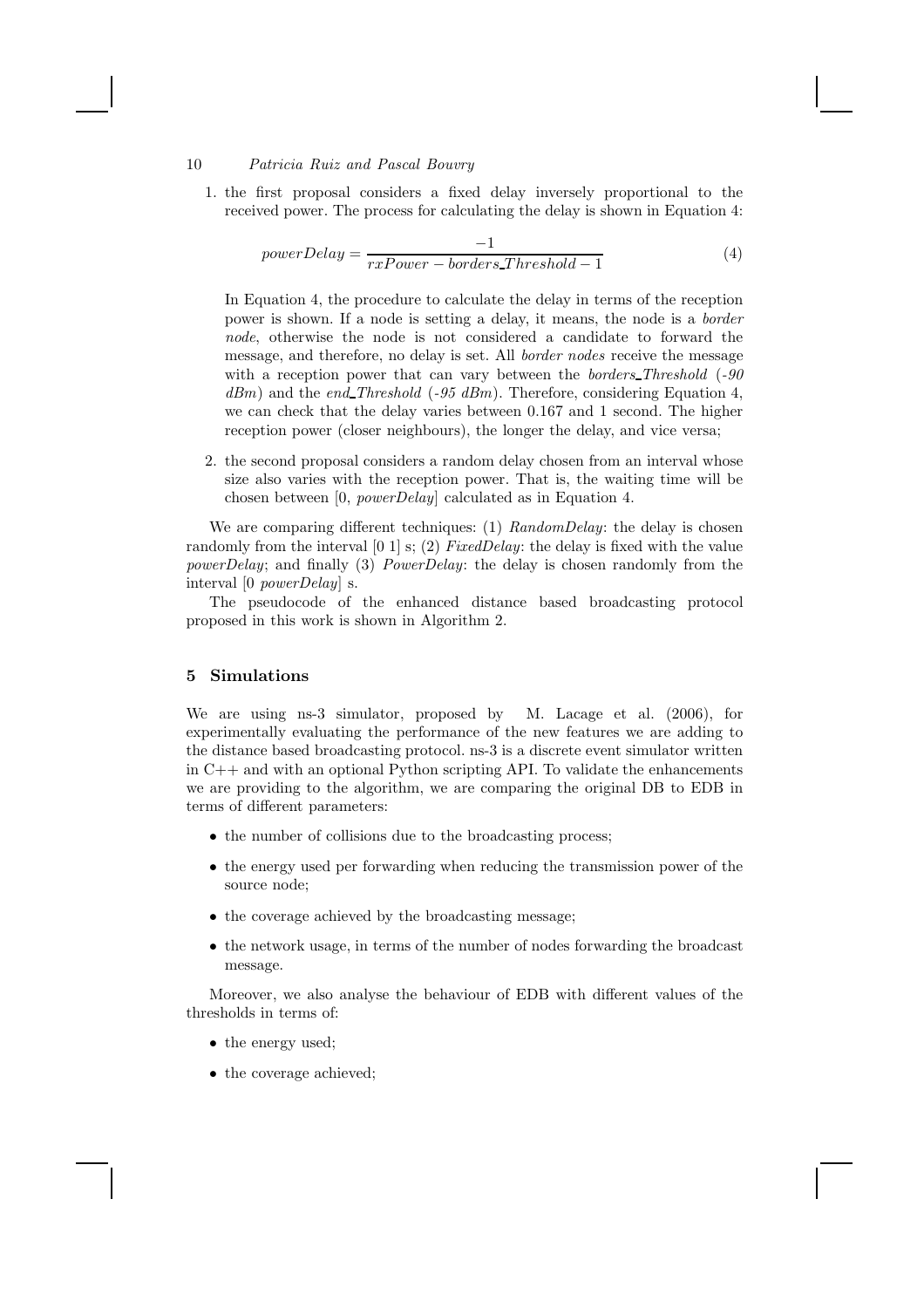#### Algorithm 2 Pseudocode of EDB.

```
Data: m: the incoming broadcast message.
Data: r: the node receiving broadcast message.
Data: s: the node that sent m.
Data: p: the received signal strength of m sent by s.
Data: pmin: the minimum signal strength received for m from any s.
Data: borders_Threshold: the signal strength threshold.
 1: if m is received for the first time then<br>?
 2: calculate p;<br>3: update pmi3: update pmin;<br>4: if pmin > b<br>5: r \rightarrow drop
        if pmin > borders_Threshold then
 5: \overrightarrow{r} \rightarrow \text{drop message } m;<br>6: else
        _{\rm else}7: waiting = true;<br>8: wait time Rand8: wait time RandomDelay/FixedDelay/PowerDelay;<br>9: \qquad soto 17:
9: \qquad \qquad \text{goto } 17;<br>10: \qquad \text{end if}end if
11: else if waiting then<br>12: calculate p:
12: calculate p;<br>13: if p > pm13: if p > pmin then<br>14: update pmin;
14: update pmin;<br>15: end if
         end if
16: and if
17: if pmin > borders\_Threshold then<br>18: r \rightarrow drop message m:
        r \rightarrow drop message m;
19: else
20: estimate power to reach furthest neighbour 21: transmit m.
        transmit m;
22: end if
23: waiting = false;
```
• the broadcast time.

As we are dealing with mobile ad hoc networks, it is necessary to set a mobility model for the devices. In this case, we are using the random walk also known as brownian motion mobility model presented in R. B. Groenevelt et al. (2005), in which nodes move with a speed and direction randomly chosen during a fixed amount of time. After, new random speed and direction are chosen. In this work, we are considering 20 seconds (time moving hereinafter). If a node hits one of the boundaries of the area, it rebounds on the boundary with a reflexive angle and speed. The simulation environment used is a square area of 2000 m size (4 Km<sup>2</sup>). The speed of the nodes can vary from 0 to 2 m/s (between 0 and 7.2 Km/h). We measure our experiments with different network densities: the number of nodes varies from 100 up to 1000 in steps of 100 devices. In Table 1, we present a summary with the configuration we are using for the simulations.

Table 1 Configuration used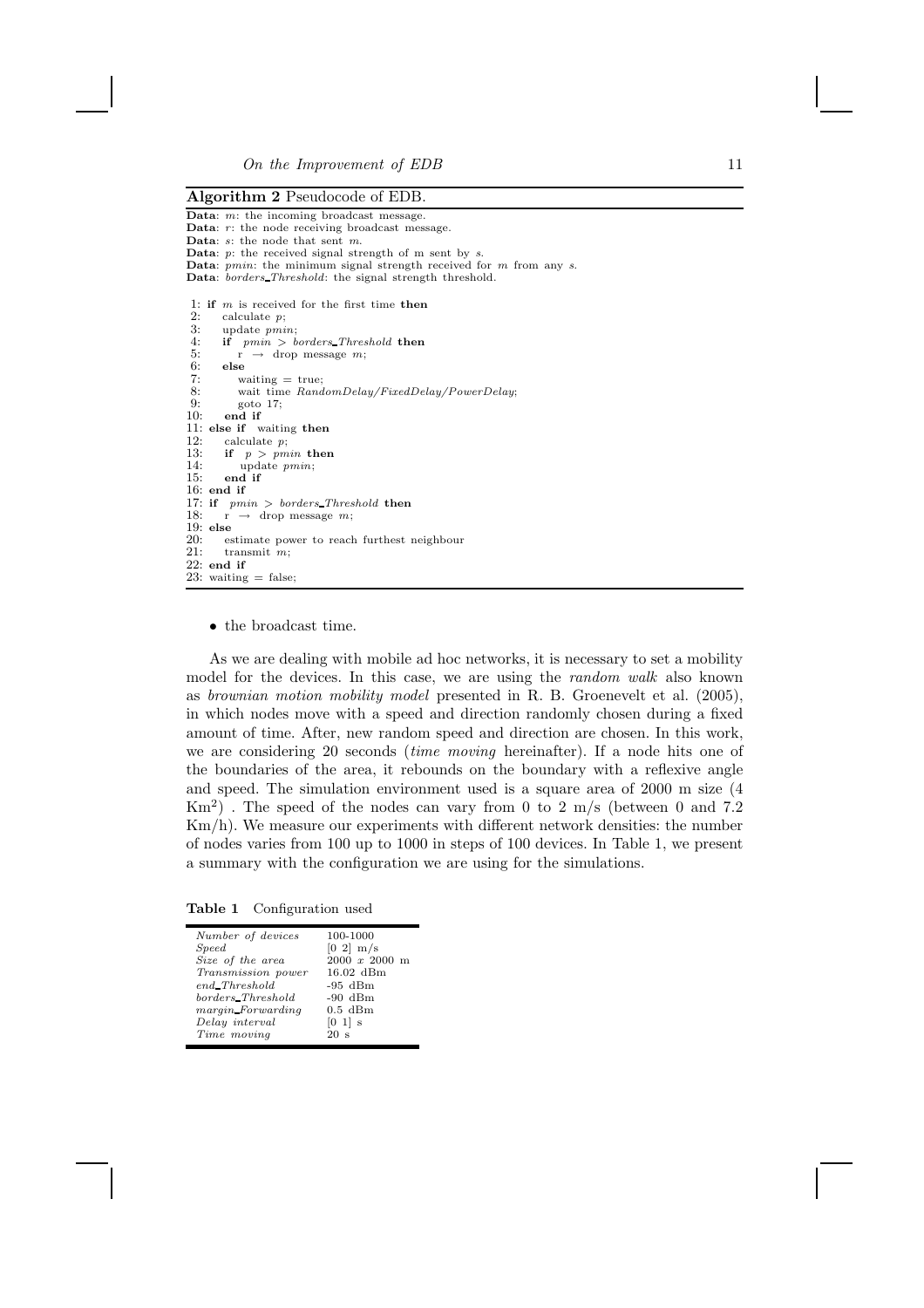| <b>Table 2</b> Different variants of DB and EDB |
|-------------------------------------------------|
|-------------------------------------------------|

| StopRandomDelayDB     | original DB with random delay $\in [0, 1]$                     |
|-----------------------|----------------------------------------------------------------|
| StopRandomDelayEDB    | DB with energy estimation (EDB) with random delay $\in$ [0, 1] |
| StopFixedDelayDB      | DB with fixed delay $= powerDelay$                             |
| StopFixedDelayEDB     | EDB with fixed delay $= powerDelay$                            |
| StopPowerDelayDB      | DB with delay $\in$ [0, powerDelay]                            |
| StopPowerDelayEDB     | EDB with delay $\in$ [0, powerDelay]                           |
| NonStopRandomDelayDB  | DB with random delay $\in$ [0, 1] & not stop delay             |
| NonStopRandomDelayEDB | EDB with random delay $\in$ [0, 1] & not stop delay            |
| NonStopFixedDelayDB   | DB with fixed delay = $powerDelay \&$ not stop delay           |
| NonStopFixedDelayEDB  | EDB with fixed delay = $powerDelay \&$ not stop delay          |
| NonStopPowerDelayDB   | DB delay $\in$ [0, <i>powerDelay</i> ] & not stop delay        |
| NonStopPowerDelayEDB  | EDB delay $\in$ [0, <i>powerDelay</i> ] & not stop delay       |

As we explained before we are comparing different variants of the broadcasting distance based protocol (DB) and the new EDB. In Table 2, all the different proposals are explained.

### 6 Results

For obtaining reliable results we are considering 100 different independent topologies for each of the different densities we are using. We are considering very partitioned networks with 100 devices in  $2000 \times 2000$  m  $(4 \text{Km}^2)$  and we are increasing the number of nodes by 100 in each simulation until we reach to 1000 devices. That means the density varies from 25 devices/Km<sup>2</sup>, which is a really sparse network, to  $250 \text{ devices/Km}^2$ . In the experiments, the network evolves for 30 seconds (so that devices are uniformly distributed all over the simulation area), and at that moment, a node starts the broadcast process. The simulation stops 20 seconds later. Statistical analysis were made to all the results presented in this paper. This statistical study was done using either the Anova or the Kruskal-Wallis tests, depending on whether the data follow a normal distribution or not. In order to know if the data follow it, we apply the Kolmogorov-Smirnov test. In light grey the proposal that shows the worst performance with significant differences all over the others is marked, and in dark grey the one with, statistically, the best behaviour. In bold font the highest average value is shown. In tables, the last row shows whether there are statistical differences between any variant in each density.  $A +$  for the p-value means there are significant differences at least between two algorithms.

# 6.1 Collisions

We consider a collision can be produced due to the reception of a packet when the device is already synchronised or transmitting. In Table 3, the number of collisions produced due to the broadcasting process only is shown for each density and the two variants of algorithms (DB and EDB). The values presented there represent the number of devices detecting the collisions, that is, for example, in a neighbourhood composed of 10 devices (all in range), if a message is sent while another node is still transmitting, all devices will detect the collision (it is not one collision but 10 devices detecting a collision).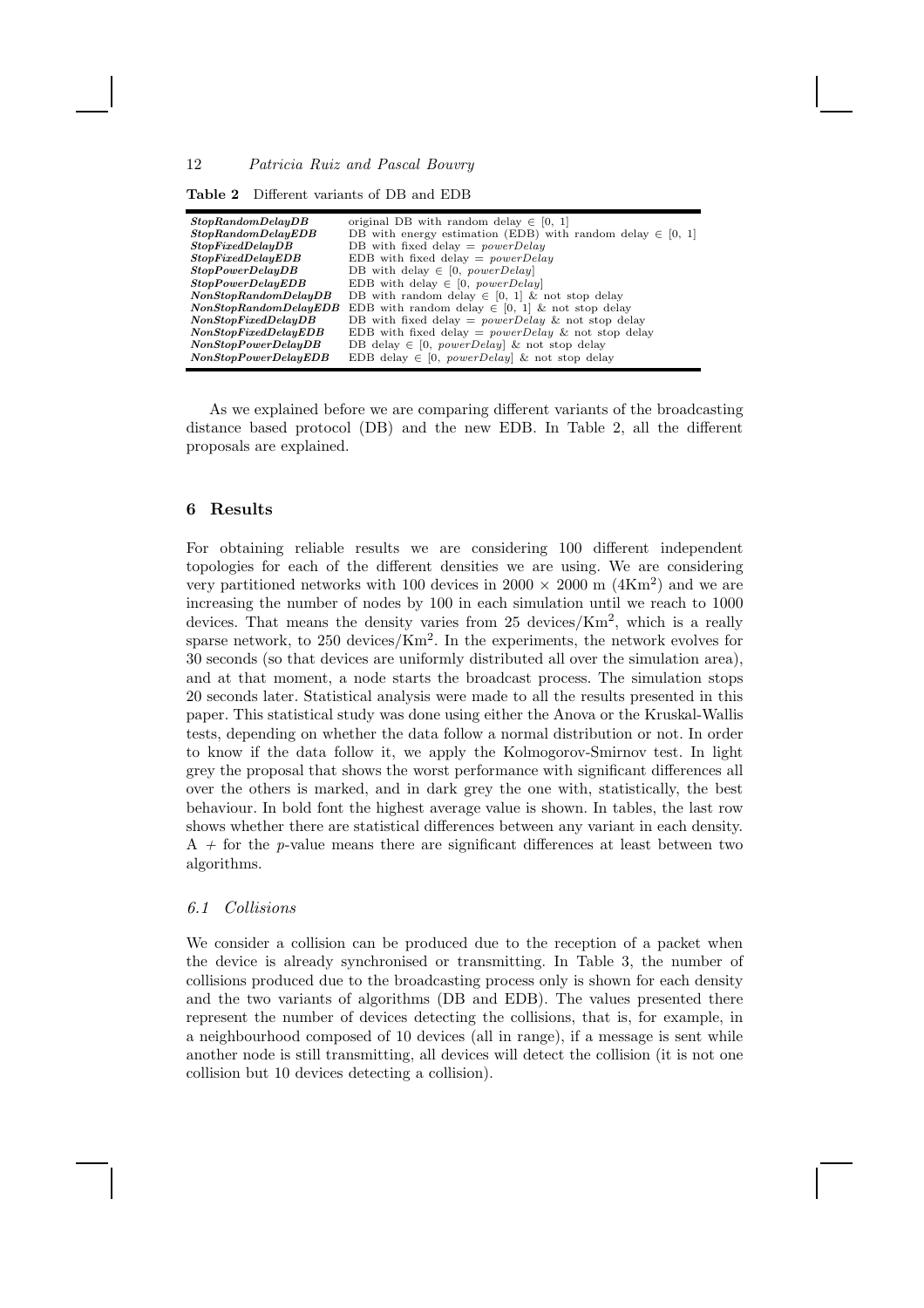$\Omega$  the Improvement of EDB 13

| Variants of Protocols | 100     | 200    | 300      | 400         | 500          | 600          | 700       | 800          | 900        | 1000          |
|-----------------------|---------|--------|----------|-------------|--------------|--------------|-----------|--------------|------------|---------------|
| NonStopRandomDelayDB  | 0.02    | 0.25   | 0.97     | 5.19        | 15.81        | 37.22        | 74.66     | 124.00       | 173.13     | 248.81        |
|                       | ± 0.20  | ±1.54  | ±3.19    | ±7.96       | ±18.49       | ±25.03       | ±48.04    | ±59.59       | ±78.30     | ±102.88       |
| NonStopRandomDelayEDB | 0.00    | 0.22   | 1.55     | 5.30        | 19.03        | 38.92        | 69.96     | 114.59       | 193.84     | 238.81        |
|                       | ± 0.00  | ±1.41  | ±3.98    | ±7.79       | ±19.73       | ±28.06       | ±48.85    | ± 57.46      | ±74.82     | ±99.41        |
| StopRandomDelayDB     | 0.09    | 1.01   | 16.60    | 101.98      | 391.55       | 810.55       | 1428.18   | 2384.31      | 3857.89    | 5768.80       |
|                       | $+0.73$ | ±4.31  | $+25.11$ | $\pm 85.64$ | $\pm 183.51$ | ±275.51      | ±416.31   | $\pm 640.28$ | ±959.43    | $\pm 1401.34$ |
| StopRandomDelayEDB    | 0.08    | 1.02   | 23.54    | 128.26      | 367.17       | 812.67       | 1603.83   | 2673.45      | 4126.23    | 6117.96       |
|                       | ± 0.56  | ±4.62  | $+32.88$ | $+96.66$    | ±147.08      | ±289.21      | ±434.92   | ± 652.44     | ±909.85    | $\pm 1804.76$ |
| NonStopFixedDelayDB   | 0.00    | 0.09   | 0.67     | 8.40        | 29.43        | 55.29        | 102.13    | 142.24       | 208.75     | 300.71        |
|                       | $+0.00$ | ±0.73  | $+3.16$  | $+10.99$    | $+24.07$     | $+33.78$     | $+54.40$  | $+69.22$     | $+98.45$   | ±109.14       |
| NonStopFixedDelayEDB  | 0.00    | 0.09   | 1.53     | 9.62        | 27.86        | 55.02        | 100.17    | 143.55       | 238.63     | 307.59        |
|                       | ± 0.00  | ±0.64  | ±4.18    | ±11.57      | ±23.97       | ±34.73       | ±52.64    | ±58.73       | ±109.92    | $+126.12$     |
| StopFixedDelayDB      | 0.04    | 2.37   | 19.18    | 116.10      | 379.34       | 853.52       | 1526.04   | 2603.09      | 4067.83    | 6363.69       |
|                       | $+0.40$ | ±8.33  | ± 25.23  | ±85.05      | ±150.99      | $\pm 225.14$ | ±448.75   | ± 657.98     | ±1138.21   | ±1520.48      |
| StopFixedDelayEDB     | 0.04    | 2.67   | 16.85    | 116.72      | 421.88       | 932.97       | 1644.51   | 2697.93      | 4483.52    | 6563.00       |
|                       | $+0.40$ | ±7.59  | $+23.33$ | $+90.84$    | $+179.17$    | $+275.46$    | ±395.78   | ±752.37      | ±1254.70   | $\pm 1818.84$ |
| NonStopPowerDelayDB   | 0.00    | 0.10   | 2.31     | 17.30       | 46.00        | 128.35       | 197.53    | 356.54       | 474.41     | 600.86        |
|                       | ± 0.00  | ±0.64  | ±4.94    | ±19.36      | ±35.79       | ± 60.79      | ±84.35    | ±134.30      | ±181.83    | ± 207.42      |
| NonStopPowerDelayEDB  | 0.00    | 0.07   | 1.33     | 17.92       | 46.76        | 144.35       | 230.86    | 365.85       | 503.95     | 661.81        |
|                       | ± 0.00  | ±0.50  | ±3.55    | ±22.78      | ±36.22       | ±72.01       | ±107.36   | ±148.45      | ±177.88    | ±224.86       |
| StopPowerDelayDB      | 0.12    | 1.13   | 13.72    | 121.49      | 408.75       | 943.61       | 1688.47   | 2851.90      | 4566.63    | 7685.82       |
|                       | $+0.86$ | ±4.31  | $+20.76$ | $+96.05$    | $+190.54$    | $+318.06$    | $+458.08$ | $+819.83$    | $+1277.47$ | $+2116.07$    |
| StopPowerDelayEDB     | 0.14    | 1.64   | 17.43    | 151.34      | 426.24       | 960.23       | 1769.64   | 3121.64      | 5069.38    | 8159.67       |
|                       | ±1.00   | ± 5.25 | ± 28.63  | $+113.40$   | $+211.19$    | $+318.92$    | $+444.99$ | $+868.90$    | ±1450.58   | $\pm 2443.67$ |
| $p$ -value            |         | $^{+}$ | $^{+}$   | $^{+}$      | $^{+}$       | $^{+}$       | $^{+}$    | $^{+}$       | $^{+}$     | $^{+}$        |

Table 3 Average number of collisions in the dissemination process

It is possible to check that in the sparse densities the number of collisions is very low, i.e. with a network composed of 100 devices the maximum average number of collisions is 0.14 for any protocol. We must remark the big difference between two different versions of the protocols, the one that stops the waiting time and the one that does not (no matter which value of the delay is set). In all protocols that do not stop the delay when a copy of the message is heard, the number of collisions is much lower than in the ones stopping. That was an expected result as devices in a close area receive a duplicate copy of the message almost at the same time, and therefore, they stop the delay and forward the message (if this is the case) at the same moment.

There is a huge difference in the average number of collisions between the proposals that stop and the ones that do not stop the delay. For example, the original DB (StopRandomDelayDB) in a network of 1000 devices has an average number of collisions of 5768.80 while the same protocol just finishing the delay (NonStopRandomDelayDB) has an average number of collisions of  $248.81$ , what means 95.68% less. Moreover, the same configuration but reducing the transmission power (NonStopRandomDelayEDB) detects less number of collisions 238.81.

The variant that chooses a random delay is the one detecting less number of collisions. That is logical because the value that each device sets for the delay is randomly chosen, meanwhile in the other cases, it depends on the distance between the source and the current node. Meaning that, devices nearby will have a similar value. Moreover, in the NonStopPowerDelayEDB variant the number of collisions is higher than in the others because the value of the delay is randomly chosen between [0, powerDelay]. In this case, the maximum possible value is powerDelay, which is smaller as the neighbours are closer to the limit transmission range  $(0.167)$ seconds). So that, for dense networks where the probability of nodes close to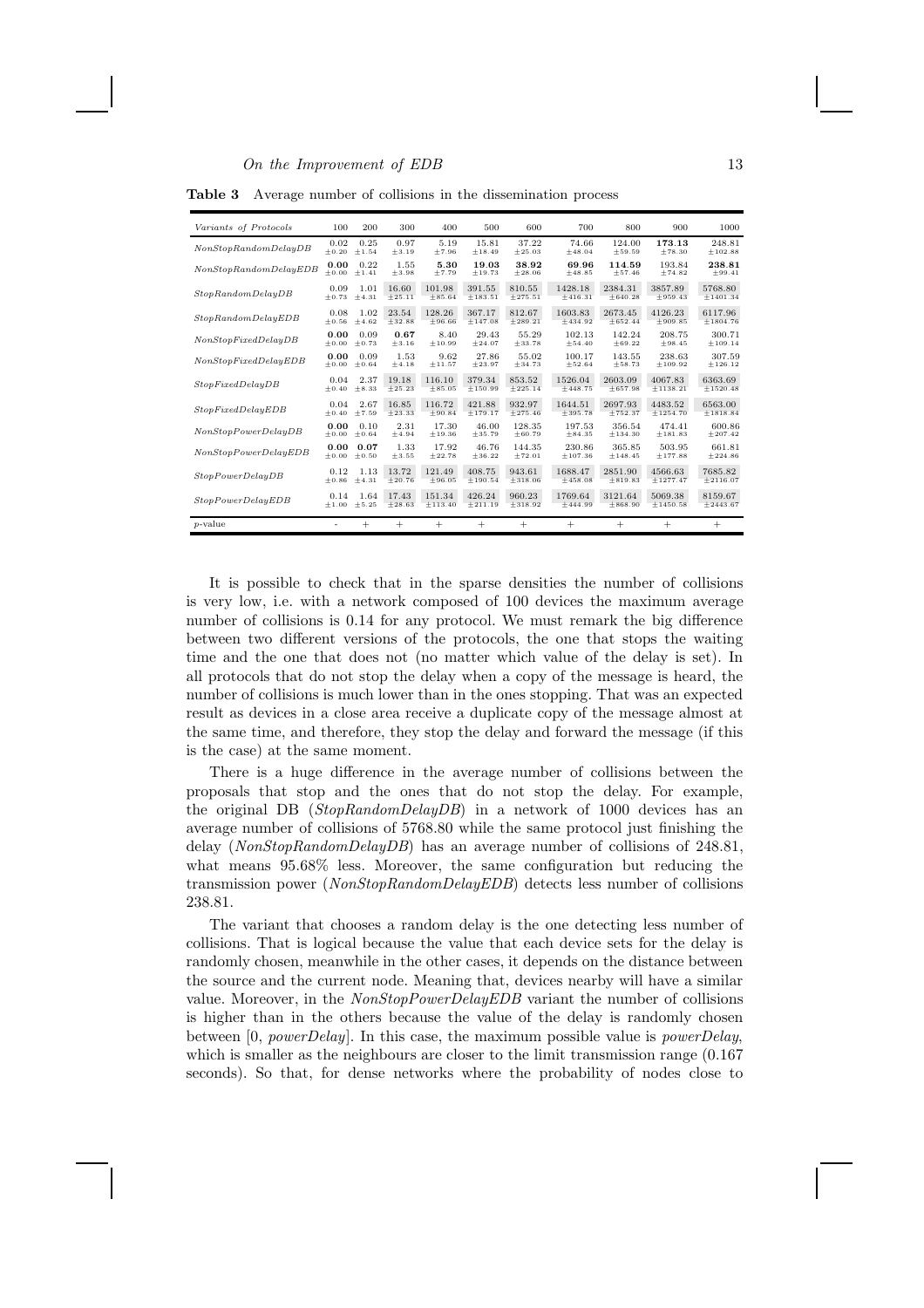the limit transmission range is high, nodes will have a small value for the delay, increasing therefore, the probability of collisions.

The statistical tests have been applied to all the variants of the protocols and all the densities for comparing the average number of collisions. Results showed that for 100 devices there is no statistical differences in any case. For 200 devices, both variants of StopFixedDelay are worse than all the NonStopDelay ones. For a network of 300 devices, all the different proposals of StopDelay are statistically worse than the NonStopDelay, and this behaviour is also presented for all the others densities. For 500 up to 1000 devices, not only the StopDelay variants are worse than the *NonStopDelay* ones, but also *NonStopRandomDelay* is statistically better than NonStopPowerDelay.

From these first results showing the difference in the performance between stopping the delay or not when a duplicate copy of the message is heard we can consider the possibility of discarding all the stopping variants from the comparison.

## 6.2 Energy

In Figure 6, the evolution of the average energy used per forwarding is shown in logarithmic scale. The amount of energy used is increasing up to a moment where it remains almost constant (little reduction is performed) with a value close to the default transmission power. This is due to the high density of nodes in the network, as the possibility of having a neighbour close to the limit transmission range is high, and therefore, no energy reduction is performed.



Figure 6 Energy used in each forwarding of the broadcasting process.

As we can observe from Figure 6, difference between the two main proposals (NonStopDelay and StopDelay) in terms of the energy consumption is similar. Moreover, as explained before the number of collisions is highly reduced for the (NonStopDelay approaches. Therefore, for now on, we will only focus on these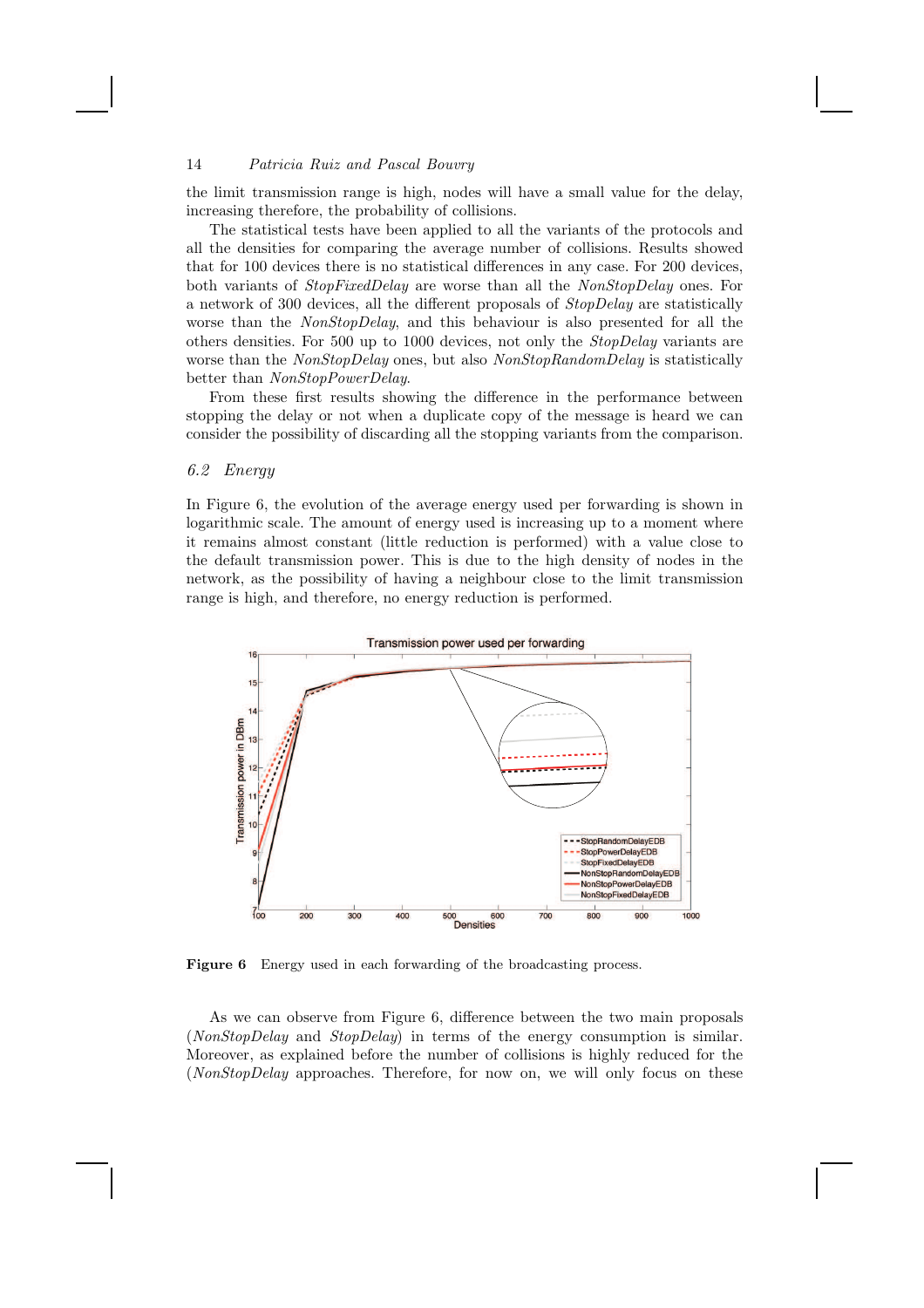#### $\emph{On the Improvement of EDB}$  15

variants of the algorithms, the (StopDelay approaches have been discarded from our analysis.

| Variants of Protocols | 100      | 200     | 300     | 400     | 500     | 600     | 700     | 800     | 900     | 1000      |
|-----------------------|----------|---------|---------|---------|---------|---------|---------|---------|---------|-----------|
| AnyDB                 | 40.00    | 40.00   | 40.00   | 40.00   | 40.00   | 40.00   | 40.00   | 40.00   | 40.00   | 40.00     |
|                       | $+0.0$   | $+0.0$  | $+0.0$  | $+0.0$  | $+0.0$  | $+0.0$  | $+0.0$  | $+0.0$  | $+0.0$  | $\pm 0.0$ |
| NonStopRandomDelayEDB | 24.12    | 31.35   | 34.04   | 36.30   | 37.39   | 38.03   | 38.46   | 38.81   | 39.07   | 39.27     |
|                       | $+12.87$ | $+7.47$ | $+4.32$ | $+2.33$ | $+0.46$ | $+0.42$ | $+0.29$ | $+0.29$ | $+0.22$ | $+0.18$   |
| NonStopPowerDelayEDB  | 21.11    | 31.98   | 34.38   | 36.50   | 37.48   | 38.09   | 38.57   | 38.96   | 39.15   | 39.35     |
|                       | $+13.03$ | $+6.26$ | $+4.57$ | $+0.93$ | $+0.69$ | $+0.40$ | $+0.30$ | $+0.25$ | $+0.21$ | $+0.16$   |
| NonStopFixedDelayEDB  | 23.30    | 31.36   | 34.99   | 36.66   | 37.60   | 38.39   | 38.81   | 39.13   | 39.28   | 39.46     |
|                       | $+12.81$ | $+7.74$ | $+4.22$ | $+1.69$ | $+1.93$ | $+0.32$ | $+0.28$ | $+0.22$ | $+0.48$ | $+0.16$   |
| $p$ -value            | $^{+}$   | $^+$    | $^+$    | $^+$    | $^+$    | $\pm$   | $\div$  | $\div$  | $^+$    | $^+$      |

Table 4 Average of the energy used per forwarding message in mWatts

To clearly see the differences presented in the energy consumption between the protocol variants, we show in Table 4 the average of the energy a node uses in each forwarding of the dissemination message (in Watts). It is marked with bold font the variants that consume, in average, less for each network density.

All variants of the original DB protocol consume 40 mW (16.02 dBm), the default transmission power. As all these DB variants present the same behaviour for the energy consumption, we have grouped them in Table 4, and they are represented as AnyDB. According to the results obtained from the study of the number of collisions, we are only considering the variants of EDB that do not stop the delay. In general, the best performance is found in the NonStopRandomDelayEDB. It reduces the energy from 1.35% for the densest network up to 60.3% for the 100 devices network. In bold font, the proposal with the lowest average value of the energy used is marked. We can see that, generally, EDB consumes less.

For all densities AnyDB showed the worst performance with significant differences (marked with light grey background). Considering the behaviour between the other three variants no statistical differences where shown for the sparsest networks (up to 300 devices). From 400 up to 1000 devices NonStopFixedDelayEDB always showed statistically worse results than either NonStopRandomDelayEDB or NonStopPowerDelayEDB.

# 6.3 Coverage

In terms of the coverage achieved by the broadcasting process, Table 5 shows the average number of devices reached for each density after 100 runs for the different variants. As we mention before, the results shown correspond to the variants that do not stop the random delay. We compare them with the original DB (StopRandomDelayDB).

The coverage achieved by the broadcasting process is very good with reasonable use of the network resources. For the 100, 200 and 300 densities, the network is very sparse and the coverage achieved is very low (the minimum for 100 devices is 3.35%), but as the density grows, the coverage also increases. In networks with 600 and 700 devices, the minimum coverage achieved between all protocols is 95.72% and 98.35%, respectively. For networks with density equal or higher to 800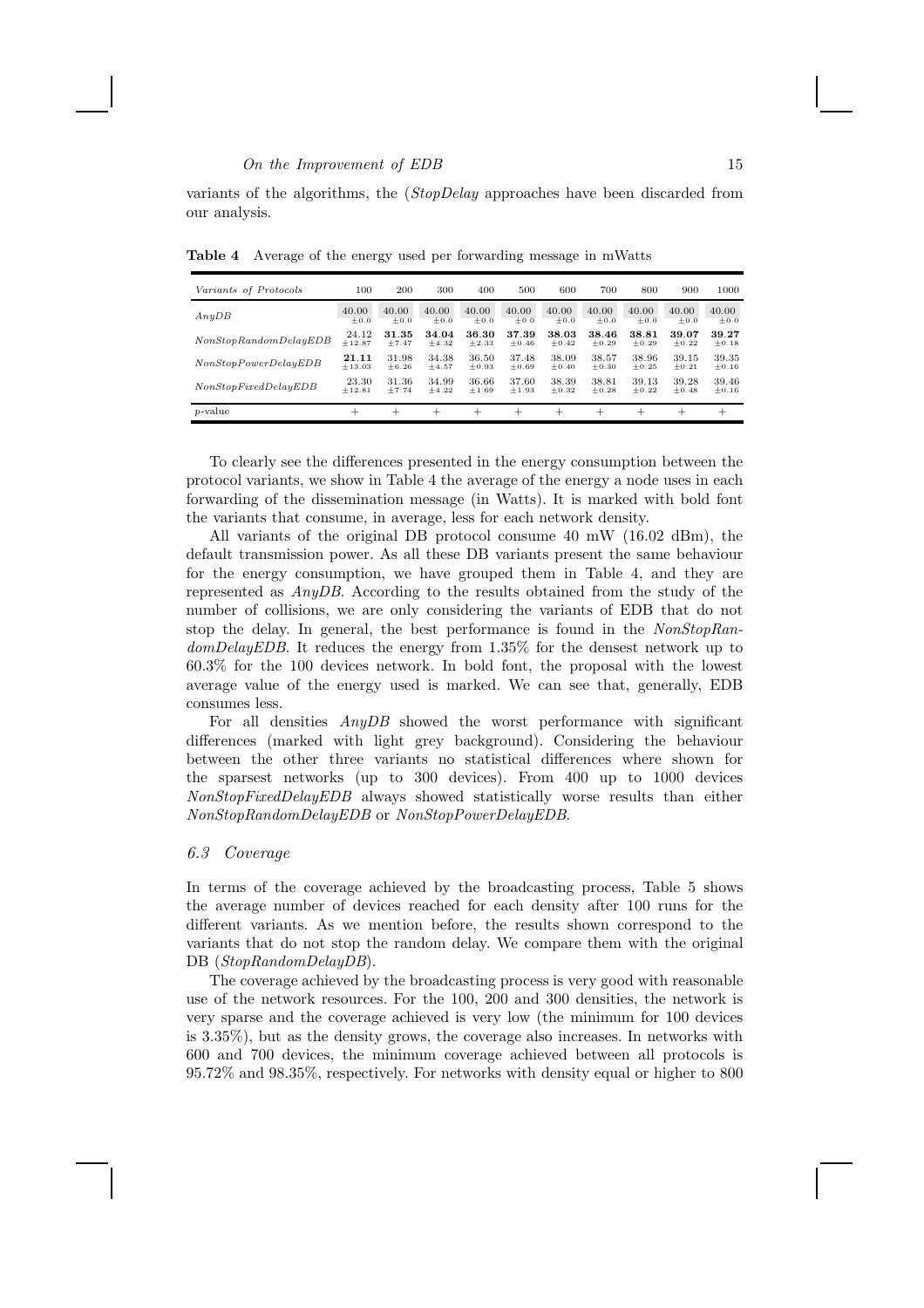| Variants of Protocols | 100     | 200      | 300      | 400       | 500       | 600                      | 700                      | 800     | 900      | 1000    |
|-----------------------|---------|----------|----------|-----------|-----------|--------------------------|--------------------------|---------|----------|---------|
| StopRandomDelayDB     | 3.35    | 17.40    | 89.50    | 265.56    | 436.96    | 574.36                   | 693.86                   | 795.14  | 896.63   | 997.32  |
|                       | $+3.39$ | $+16.44$ | $+70.48$ | $+122.31$ | $+114.12$ | $+84.40$                 | $+6.01$                  | $+5.60$ | $+3.42$  | $+2.91$ |
| NonStopRandomDelayEDB | 3.94    | 23.88    | 92.46    | 297.35    | 472.19    | 584.07                   | 694.30                   | 796.28  | 897.75   | 997.74  |
|                       | $+3.27$ | $+22.61$ | $+69.00$ | $+108.89$ | $+30.71$  | $+57.76$                 | $+6.02$                  | $+3.96$ | $+2.77$  | $+3.03$ |
| NonStopPowerDelayEDB  | 4.08    | 23.70    | 111.28   | 299.64    | 443.03    | 590.82                   | 688.46                   | 796.03  | 897.42   | 998.01  |
|                       | $+3.91$ | $+22.06$ | $+86.13$ | ±109.39   | $+123.87$ | $+8.69$                  | $+63.17$                 | $+4.96$ | $+2.69$  | $+1.99$ |
| NonStopFixedDelayEDB  | 3.74    | 21.34    | 107.13   | 282.19    | 457.67    | 586.21                   | 694.60                   | 796.04  | 888.40   | 998.12  |
|                       | $+3.37$ | $+21.64$ | $+82.35$ | $+118.41$ | $+96.79$  | $+20.86$                 | $+7.31$                  | $+4.55$ | $+88.97$ | $+1.87$ |
| $p$ -value            | -       | -        |          | $\div$    | $\pm$     | $\overline{\phantom{a}}$ | $\overline{\phantom{a}}$ |         | $\pm$    | $^+$    |

Table 5 Average of devices reached in the dissemination process

the minimum coverage achieved is higher than 98.5%, being 99.39%, 98.71% and 99.73% for 800, 900, 1000 devices respectively.

Statistical tests have been applied to the results. There are only statistical differences for 4 network densities 400, 500, 900 and 1000 devices. In 400 devices density, StopRandomDelayDB behaves statistically worse than NonStopPow $erDelayEDB$ . For 500 devices,  $StopRandomDelayDB$  is significantly worse than both NonStopPowerDelayEDB and NonStopFixedDelayEDB, meanwhile it is worse than NonStopRandomDelayEDB and NonStopPowerDelayEDB for 900 network density. For the last configuration, with 1000 nodes, StopRandomDelayDB reaches significantly less coverage than both, NonStopRandomDelayEDB and NonStopFixedDelayEDB.

These results lead to an important conclusion: reducing the transmission power for disseminating a message does not decrease the number of devices that finally receives the dissemination message. Moreover, as explained in Section 4, there are some cases in which reducing the transmission power promotes the dissemination process and increases the coverage. This happens when the source node does not have neighbours in the forwarding area, thus, no rebroadcasting is performed. However, when reducing the transmission power to reach the furthest neighbour, there is at least one node (the furthest), that is in the forwarding area and thus, the message is forwarded.

## 6.4 Network Usage

The percentage of nodes that after receiving the dissemination message forwards it is presented in Table 6. There, it is possible to see that from 500 devices on the number of forwarding nodes is decreasing as the network density increases. The protocol that uses the lowest average number of forwarding node is in bold font. In grey light it is marked the proposal that is statistically worst than all the others (the one using highest number of forwarding), and in dark grey the statistically best one.

On the one hand, when the network is sparse (up to 500 devices), over  $30\%$ of forwarding nodes are needed. On the other hand, in the densest network less than 19% is necessary for the energy aware proposals, and 25.56% for the original DB. The reduction in the percentage of the number of nodes rebroadcasting in the densest network is at least 7.13%.

Statistical tests showed that for 100 devices, StopRandomDelayDB is the best one, and that in 200 devices the original DB outperforms NonStopRandomDelayEDB. In 300 and 400 device networks, no statistical differences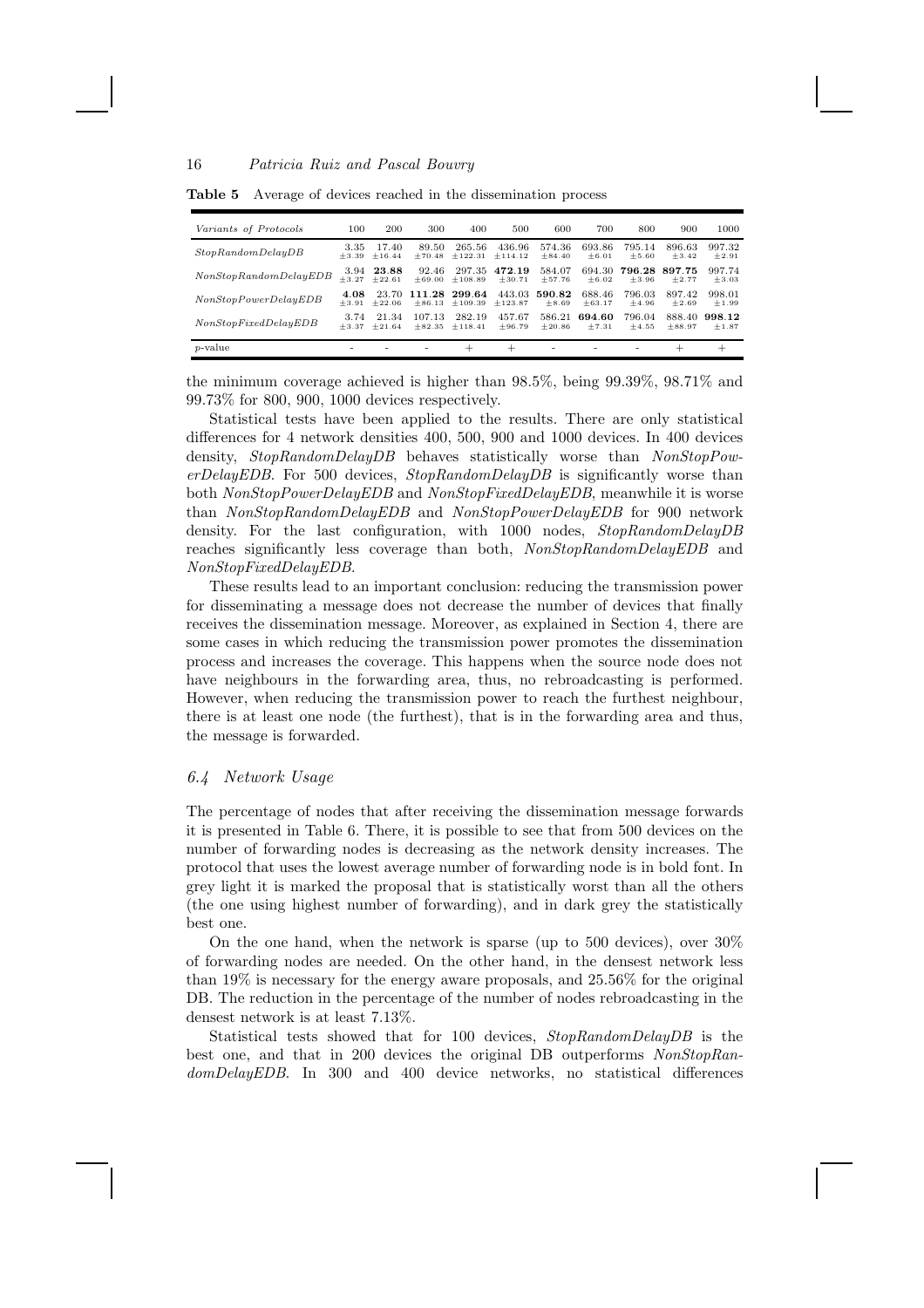## $\Omega$  the Improvement of EDB 17

Table 6 Average of forwarding nodes

| Variants of Protocols | 100             | 200     | 300                    | 400               | 500              | 600              | 700              | 800              | 900              | 1000             |
|-----------------------|-----------------|---------|------------------------|-------------------|------------------|------------------|------------------|------------------|------------------|------------------|
| StopRandomDelayDB     | 1.59<br>$+2.15$ | $+4.05$ | 3.82 11.98<br>$+10.02$ | 24.36<br>$+11.65$ | 28.87<br>$+7.86$ | 28.98<br>$+4.55$ | 28.26<br>$+1.30$ | 27.19<br>$+1.43$ | 26.33<br>$+1.26$ | 25.56<br>$+1.12$ |
| NonStopRandomDelayEDB | 2.37            | 5.88    | 12.78                  | 26.80             | 29.48            | 26.79            | 24.31            | 22.04            | 20.03            | 18.43            |
|                       | $+2.30$         | $+5.97$ | $+9.91$                | $+10.18$          | $+2.56$          | $+2.85$          | $+0.70$          | $+0.59$          | $+0.43$          | $+0.46$          |
| NonStopPowerDelayEDB  | 2.43            | 5.92    | 15.64                  | 26.99             | 27.38            | 26.93            | 23.97            | 21.69            | 19.80            | 18.17            |
|                       | $+2.39$         | $+5.71$ | $+12.40$               | $+10.31$          | $+7.85$          | $+0.95$          | $+2.37$          | $+0.61$          | $+0.48$          | $+0.41$          |
| NonStopFixedDelayEDB  | 2.32            | 5.32    | 14.88                  | 25.09             | 28.21            | 26.28            | 23.91            | 21.52            | 19.45            | 18.05            |
|                       | $+2.01$         | $+5.82$ | $+12.03$               | $+10.69$          | $+6.18$          | $+1.38$          | $+0.71$          | $+0.61$          | $+2.02$          | $+0.44$          |
| $p$ -value            | $^+$            | $^+$    |                        |                   | $^{+}$           | $\pm$            | $\pm$            | $^+$             | $^{+}$           | $^+$             |

were found between any protocol. From 500 devices on, the original DB (StopRandomDelayDB) is always worse in terms of the percentage of forwarding nodes with statistical differences over all the other variants. Moreover, for 600 devices NonStopFixedDelayEDB is the best one with significant difference. In 700 and 900 devices network NonStopFixedDelayEDB outperforms with statistical confidence NonStopRandomDelayEDB, meanwhile for 800 and 1000 is worse than both NonStopFixedDelayEDB and NonStopPowerDelayEDB.

Summarising all the results obtained we can say that all the variants that do not stop the delay upon the reception of a duplicate message have a better performance in terms of number of collisions than the ones that do stop the delay. Moreover, between the variants that do not stop the delay, NonStopRandomDelayEDB outperforms with statistical confidence NonStopPowerDelayEDB. For the coverage achieved there is not an algorithm that generally behaves better. Indeed, *StopRandomDelayDB* (the original DB) is never the best algorithm, what means that reducing the transmission power does not decrease the performance of the broadcasting process. Regarding the energy used per forwarded message, NonStopRandomDelayEDB has the lowest average values and along with the NonStopFixedDelayEDB are statistically the best ones. In the case of the number of the percentage of rebroadcast messages, NonStopFixedDelayEDB is the one that, for dense networks, generally behaves better in average.

## 6.5 Analysing different values of the thresholds

Broadly speaking, as a result of all these studies, we consider that NonStopRandomDelayEDB is the variant that, generally, provides better results. Only when considering the percentage of forwarded messages,  $NonStopFixedDelayEDB$ performs better results with statistical differences for 5 network densities than NonStopRandomDelayEDB, and also NonStopPowerDelayEDB for two of them. But, we must remark that the difference in the percentage of the number of devices in the case of NonStopRandomDelayEDB compared to the other variants, less than 1% in the case of NonStopRandomDelayEDB.

Therefore, we extend the experiments for this protocol variant: NonStopRandomDelayEDB, studying different values for the thresholds. The different configurations of the protocol are shown in Table 7.

In Figure 7 the average energy consumption (in mWatts) of NonStopRandomDelayEDB per forwarded message is shown for all the different densities using different values of the thresholds. As expected, in the cases where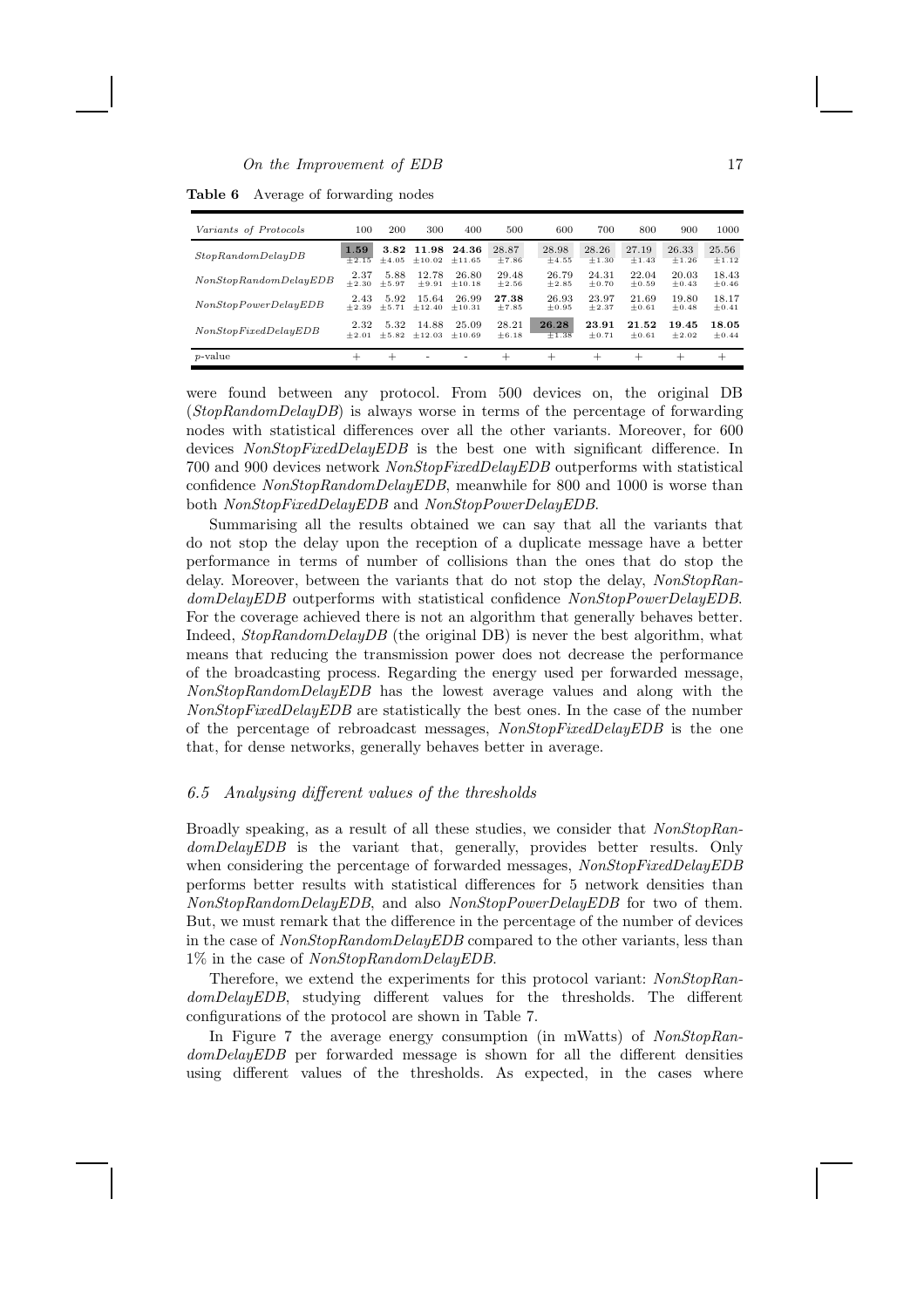| Protocol variants                 | Delay interval                       | borders_Threshold | margin_Forwarding |
|-----------------------------------|--------------------------------------|-------------------|-------------------|
| $NonStopRandomDelayEDB$ 01_90_0.5 | $\begin{bmatrix} 0, 1 \end{bmatrix}$ | -90               | 0.5               |
| $NonStopRandomDelayEDB$ 01_90_1   | [0, 1]                               | -90               |                   |
| $NonStopRandomDelayEDB$ 01_92_0.5 | [0, 1]                               | -92               | 0.5               |
| $NonStopRandomDelayEDB$ 02.90.0.5 | [0, 2]                               | -90               | 0.5               |
| NonStopRandomDelayEDB 02.92.1     | [0, 2]                               | -92               |                   |

Table 7 Variants of NonStopRandomDelayEDB with different values of the thresholds

margin Forwarding is set to 0.5 dBm, the energy consumed per forwarded message is lower than the others approaches.



Figure 7 Average of the energy used in each forwarding of the broadcasting process.

The coverage achieved presented in Figure 8, is clearly lower in the case of the NonStopRandomDelayEDB 02 92 1 and NonStopRandomDelayEDB 01 92 0.5, both configurations that set the borders Threshold to -92 dBm. That is normal, as the lower this threshold, the smaller the forwarding area, and thus, the lower the number of potential forwarding nodes. From these results, we realised that the coverage achieved does not depend on the value of the margin Forwarding, as there is almost no difference between  $NonStopRandomDelayEDB$  01\_90\_05 and  $NonStopRandomDelayEDB 01_90_1$ . In fact, this threshold was calculated to prevent the possible movements of nodes during 1 second (the periodicity of the beacons), so increasing it, should not provide extra coverage (as we can observe from Figure 8).

In Figure 9, the time necessary to broadcast a message in the network is shown. The behaviour of the different configurations is similar: in very sparse networks the broadcast process is very fast since it reaches only a few nodes of the network, but as density increases the broadcast time needed to spread the message increases too. This behaviour is shown until the network becomes denser (around 600 or 700 devices for the configurations with maximum value of 2 seconds delay, and 400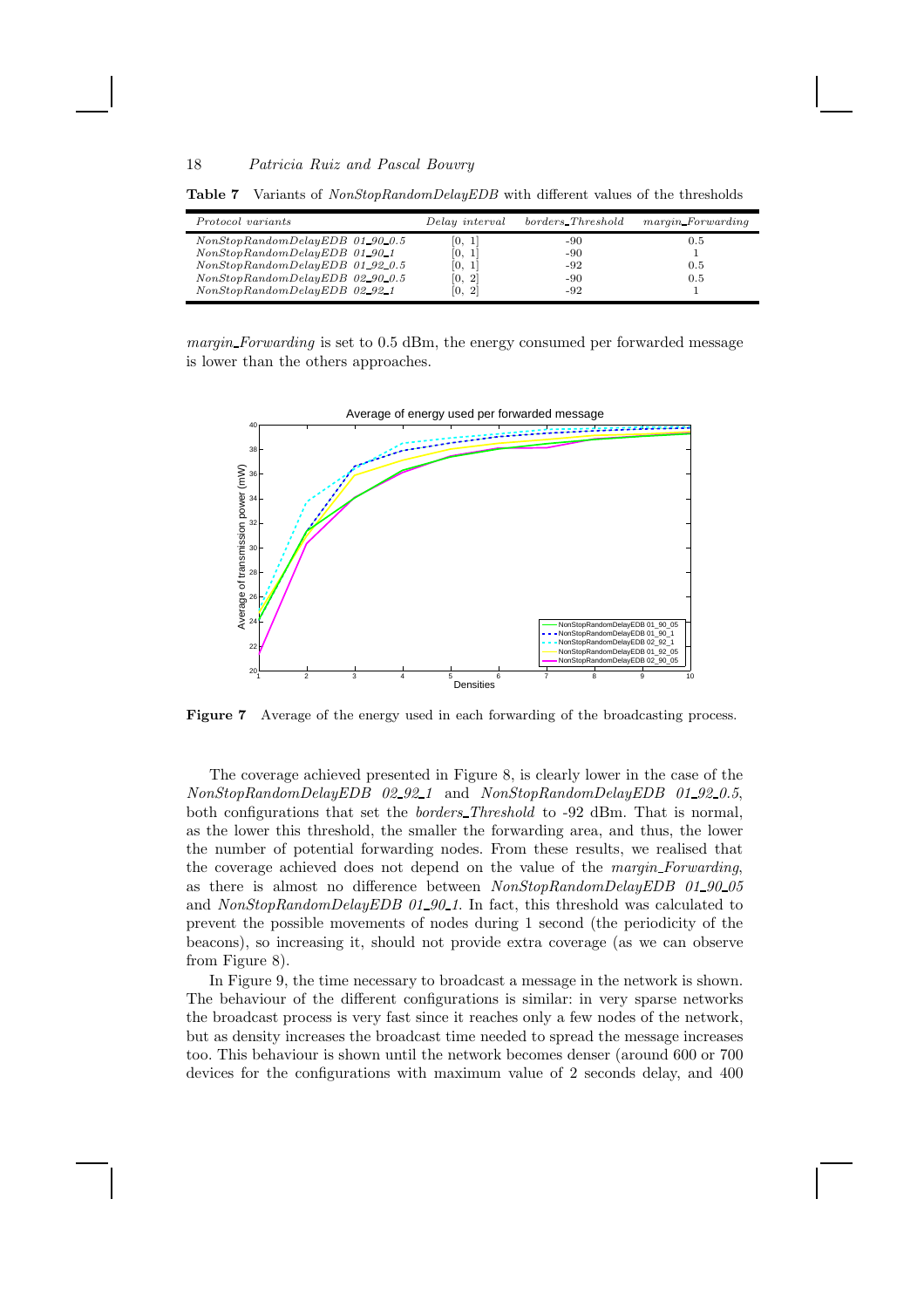

Figure 8 Coverage of the broadcasting process.

devices for the 1 second delay). After that, the process becomes faster as in denser networks the dissemination of a message is easier.

NonStopRandomDelayEDB 02\_92\_1 and NonStopRandomDelayEDB 02\_90\_0.5 need a higher network density to start the drop of the broadcast time. These are the two variants that have higher value for the *delay interval*  $([0 2])$ . As expected, the broadcasting process takes longer for those two variants.

For both NonStopRandomDelayEDB 01\_90\_05 and NonStopRandomDelayEDB  $01-90-1$  the behaviour is quite similar. But for  $NonStopRandomDelayEDB$  $01-92-05$  it takes shorter to disseminate the message in sparse networks, while longer in denser networks. This can be explained as the effect of having less forwarding nodes (due to a smaller forwarding area), what makes the dissemination longer.

After studying the behaviour of the protocol under different settings we can consider that  $NonStopRandomDelayEDB$  01-90-05 is the one that, generally, behaves better. It is one among all the variants consuming less energy, and achieving more coverage in less time. But it is not clearly always the best option among all the different variants. It means, that depending on the necessities of the application we could be able to tune the performance of the broadcasting protocol favouring one aspect (as energy consumption) among the others just by giving different values of the thresholds.

## 7 Conclusions and Future Work

In this paper we are proposing an energy saving strategy for the well known distance based broadcasting algorithm, EDB. We are also studying some different configurations for establishing the waiting time before the nodes forward the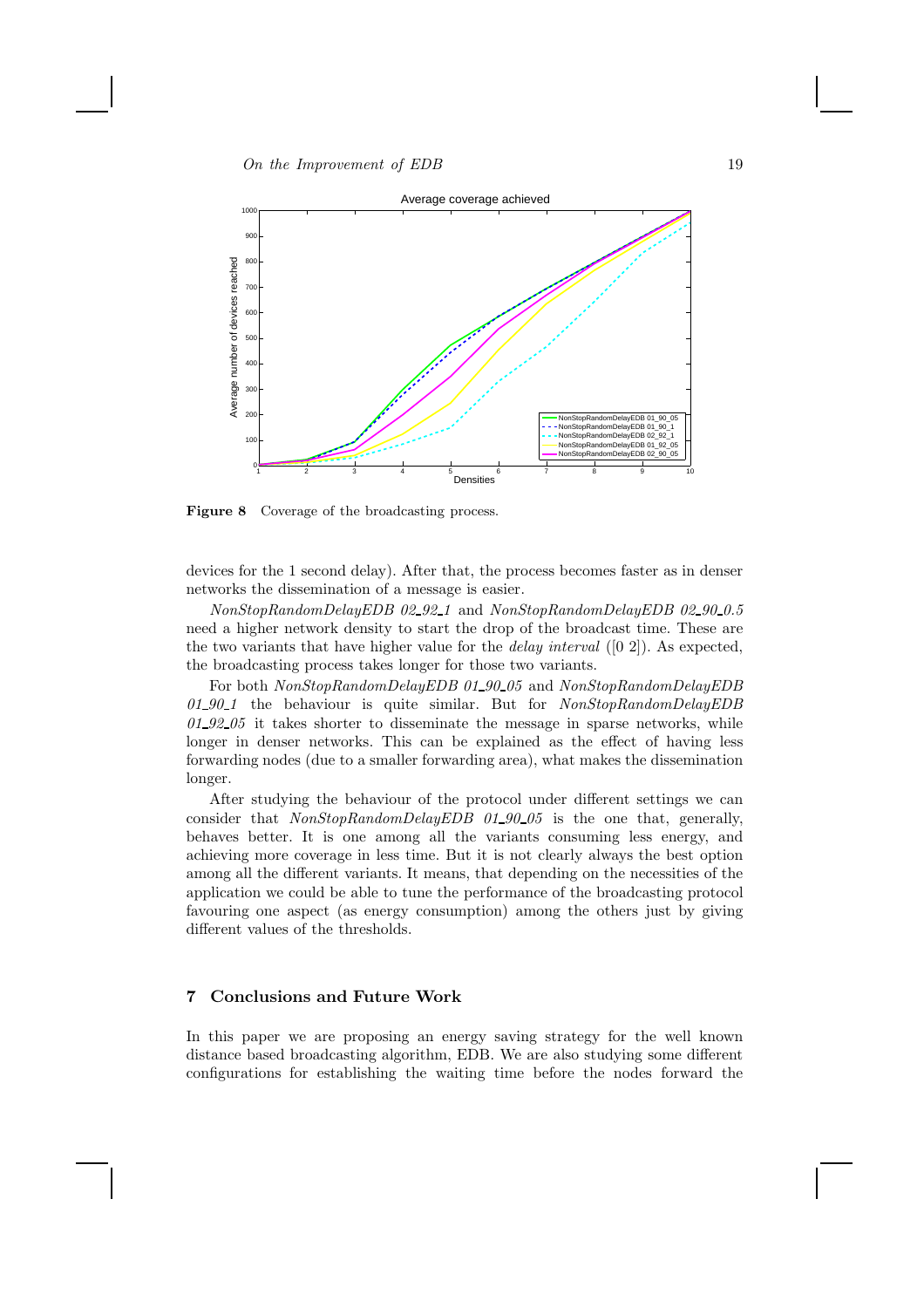

Figure 9 Broadcast time of the broadcasting process.

broadcasting message, and studying different values for the set of all the thresholds.

For reducing the energy consumption, we propose to decrease the transmission power when possible. That is, when the reduction in the transmission power does not imply the loss of any neighbour, and therefore, does not provoke network partitions. This is really useful when the network is not very dense reducing up to 60.3% in the best case, but when the number of devices is high, the node does not highly reduce the transmission power since there are usually nodes close to the border. However, in the worst case (densest network), this strategy of reducing the transmission power is saving at least 1.35% per forwarded message.

A study of different strategies for establishing the settings of the delay when a node receives a broadcast message was made. The original DB sets a random delay within a fixed interval, and when a message is heard for the second time, it cancels the waiting time and decides whether to forward the message or not. In this work, we are proposing different strategies: (1) allowing the node to finish the waiting time when the same message is received twice; (2) considering that the value of the delay is fixed, and inversely proportional to the distance from the source node (*powerDelay*); finally  $(3)$ , the delay is randomly chosen from an interval which size varies from 0 to powerDelay. After some experiments, we can state that allowing the node to finish the waiting time highly reduces the number of collisions in the network. This reduction is getting more importance as the network is becoming denser.

As a result from the experiments performed, we can say that  $NonStopRan$ domDelayEDB is the one that generally behaves better. In terms of the coverage achieved we checked that reducing the transmission power does not decrease the number of devices reaches. Moreover, in some cases the coverage is increased. Regarding the energy consumption is the best one with statistical differences in many cases or does not have any with the best. And finally, in terms of the number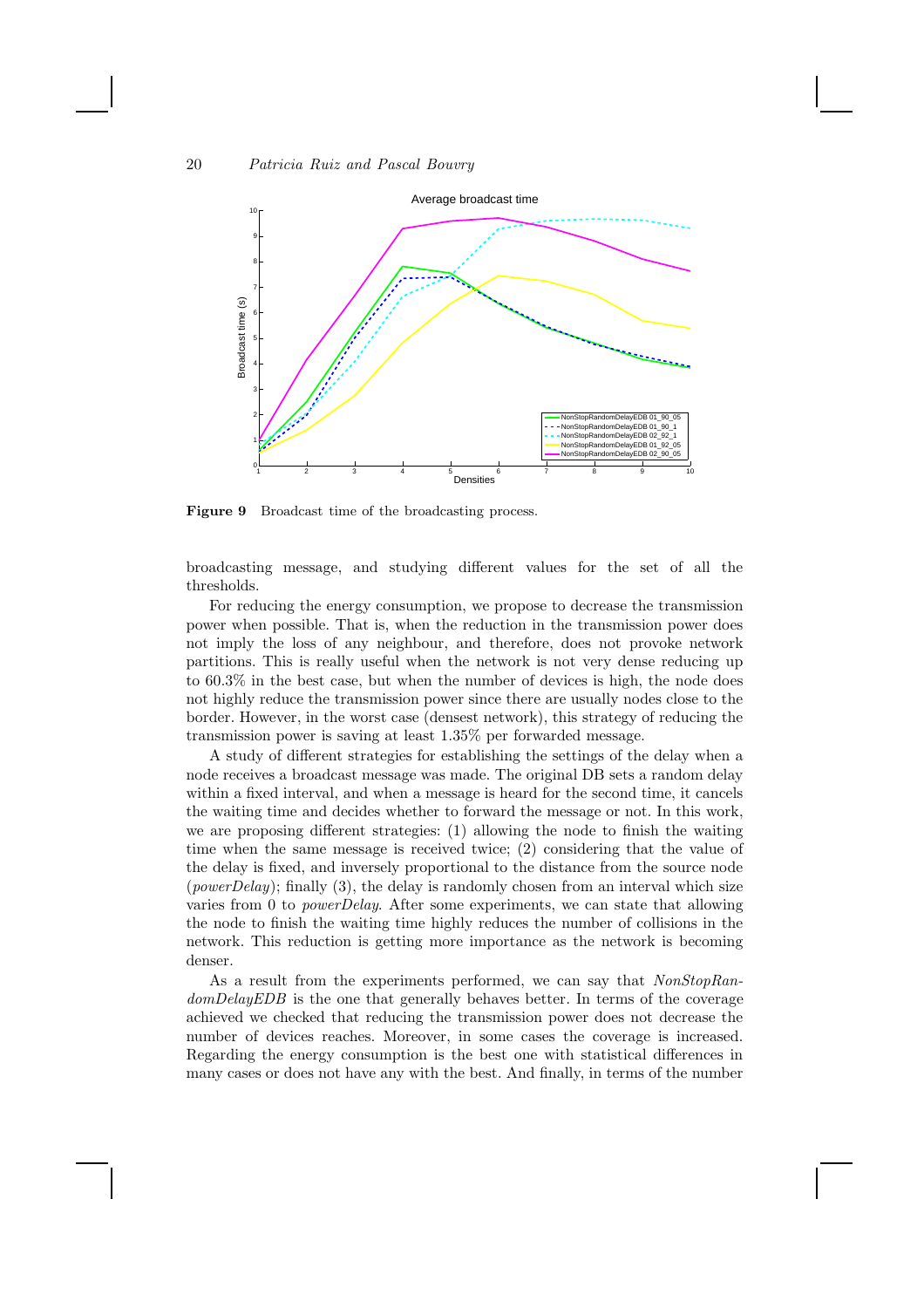#### On the Improvement of EDB 21

of collisions it is also the one that, statistically speaking, generally behaves better or has no differences with the best one.

After that, a deep study considering different values of the thresholds of NonStopRandomDelayEDB is done in terms of the energy used, the coverage achieved and also the broadcast time. The original proposed configuration showed in general, the best results. Additionally, we realised that depending on each situation, it can be more convenient to choose a set of values for the thresholds that promotes different objectives, i.e., a configuration that promotes the energy saving or a shorter broadcast time.

As future work, we plan to study a way to be able to highly reduce the energy consumption not only in sparse networks, but also in dense ones. The idea is to reduce the range of the transmission power discarding nodes from the one hop neighbourhood (the furthest ones) when the network is very dense. We would also like to optimise the protocol and find out the thresholds that maximise the coverage obtained by the broadcasting process, using the minimum energy consumption and broadcasting time.

## References

- E. Alba and B. Dorronsoro (2008), 'Cellular Genetic Algorithms', ser. Operations Research/Computer Science Interfaces. Springer-Verlag.
- S.-Y. Ni, Y.-C. Tseng, Y.-S. Chen, and J.-P. Sheu (1999), 'The broadcast storm problem in a mobile ad hoc network', in  $ACM/IEDBE$  Int. Conf. on Mobile computing and networking, pp. 151–162.
- X. Li, T. D. Nguyen, and R. P. Martin (2003), 'Using adaptive range control to optimize 1-hop broadcast coverage in dense wireless networks', in SenSys, pp. 314–315.
- J. Gomez and A. T. Campbell (2007), 'Variable-range transmission power control in wireless ad hoc networks', IEDBE Transactions on Mobile Computing, vol. 6, no. 1, pp. 87–99.
- M. Cagalj, J.-P. Hubaux, and C. Enz (2002), 'Minimum-energy broadcast in allwireless networks: Np-completeness and distribution issues', in Int. Conf. on Mobile Computing and Networking, pp. 172–182.
- M. Cagalj, J.-P. Hubaux, and C. C. Enz (2005), 'Energy-efficient broadcasting in all-wireless networks', Wirel. Net., vol. 11, no. 1, pp. 177–188.
- W. Liang, R. Brent, Y. Xu, and Q. Wang (2009), 'Minimum-energy all-to-all multicasting in wireless ad hoc networks', Trans. Wireless Comm., vol. 8, no. 11, pp. 5490–5499.
- D. Liarokapis, A. Shahrabi, and A. Komninos (2009), 'Diba: An adaptive broadcasting scheme in mobile ad hoc networks', in Communication Networks and Services Research, pp. 224–231.